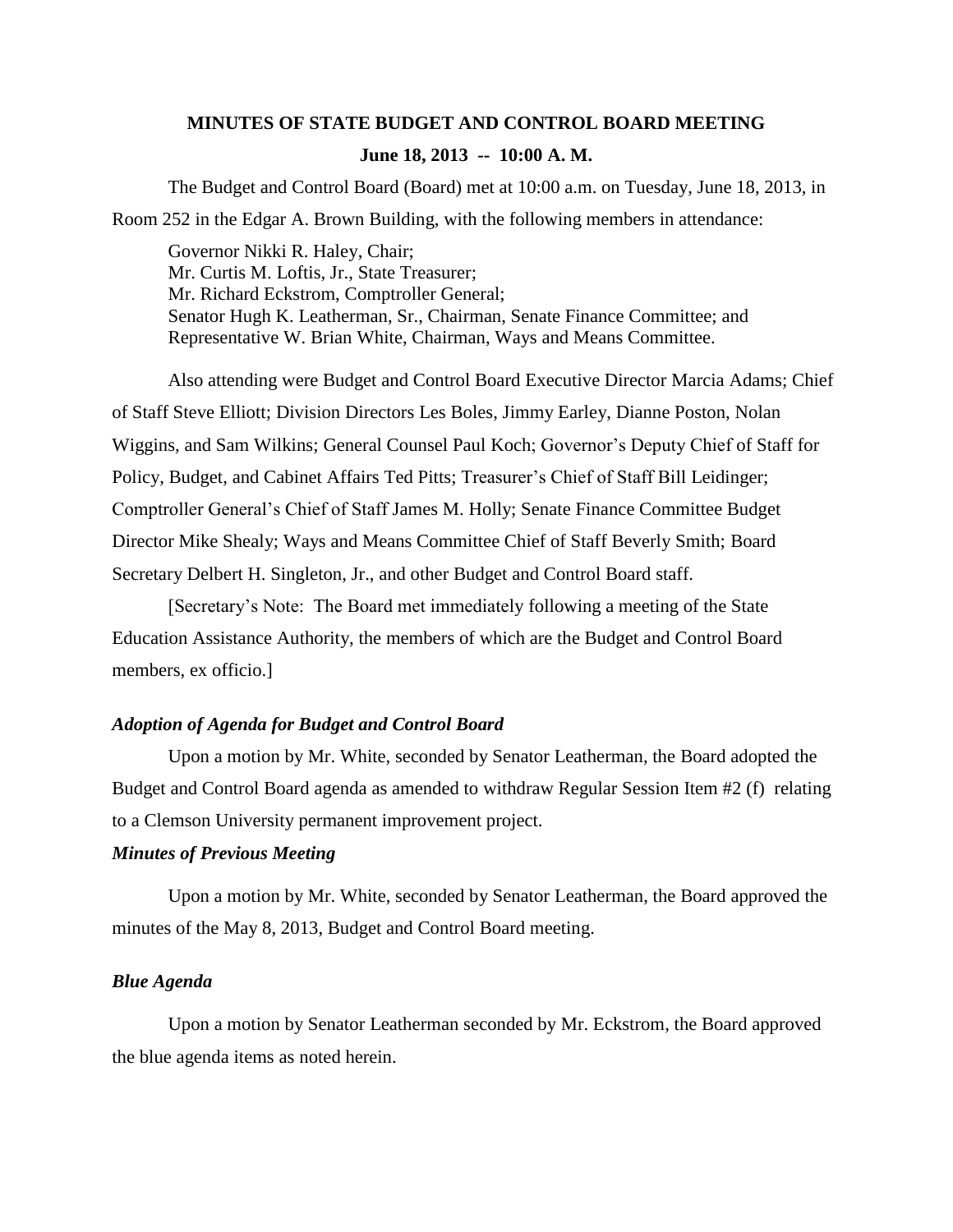# *State Treasurer: Bond Counsel Selection (Blue Agenda Item #1)*

The Board approved the following notification of the assignment of bond counsel for conduit issues and special assignment of bond counsel for which Board approval was requested:

| Description           | Agency/Institution   | Borrower's         | Issuer's           |  |
|-----------------------|----------------------|--------------------|--------------------|--|
| of Issue              | (Borrower)           | Counsel            | Counsel            |  |
| \$400,000,000 SC JEDA | Palmetto Health      | Jones Day          | Howell, Linkous &  |  |
|                       |                      |                    | <b>Nettles</b>     |  |
| \$14,085,000 SC JEDA  | FMU Student Housing, | Haynsworth Sinkler | Nexsen Pruet       |  |
|                       | LLC.                 | Boyd               |                    |  |
| \$6,500,000 SC JEDA   | Partners in Hope     | Pope Zeigler       | Haynsworth Sinkler |  |
|                       |                      |                    | Boyd               |  |

CONDUIT ISSUES: (For ratification of Issuer's Counsel only)

#### SPECIAL ASSIGNMENT OF BOND COUNSEL:

| Description of Issue                                  | Agency/Institution            | <b>Approved Bond Counsel</b> |
|-------------------------------------------------------|-------------------------------|------------------------------|
| <b>Facilities Improvement Revenue</b><br><b>Bonds</b> | Parks, Recreation and Tourism | Pope Zeigler, LLC            |

Information relating to this matter has been retained in these files and is identified as

Exhibit 1.

# *Division of General Services: Easements (Blue Agenda Item #2)*

The Board approved the following easement in accordance with the SC Code of Laws as requested by the Division of General Services:

| (a) | County Location:     | Saluda                                                         |
|-----|----------------------|----------------------------------------------------------------|
|     | From:                | <b>Budget and Control Board</b>                                |
|     | To:                  | <b>SCE&amp;G</b>                                               |
|     | Consideration:       | \$700                                                          |
|     | Description/Purpose: | To grant a 0.038 acre easement for the installation, operation |
|     |                      | and maintenance of a gas main across the Little Saluda River.  |
|     |                      | The easement is part of a project to construct a new natural   |
|     |                      | gas pipeline for the expansion of service in Saluda County.    |
|     |                      | Consideration is \$500 plus \$200 per acre for easements       |
|     |                      | across navigable waterways and submerged lands.                |
|     |                      |                                                                |

The Board concurred and acquiesced in granting the following easement in accordance with SC Code of Laws as requested by the Division of General Services: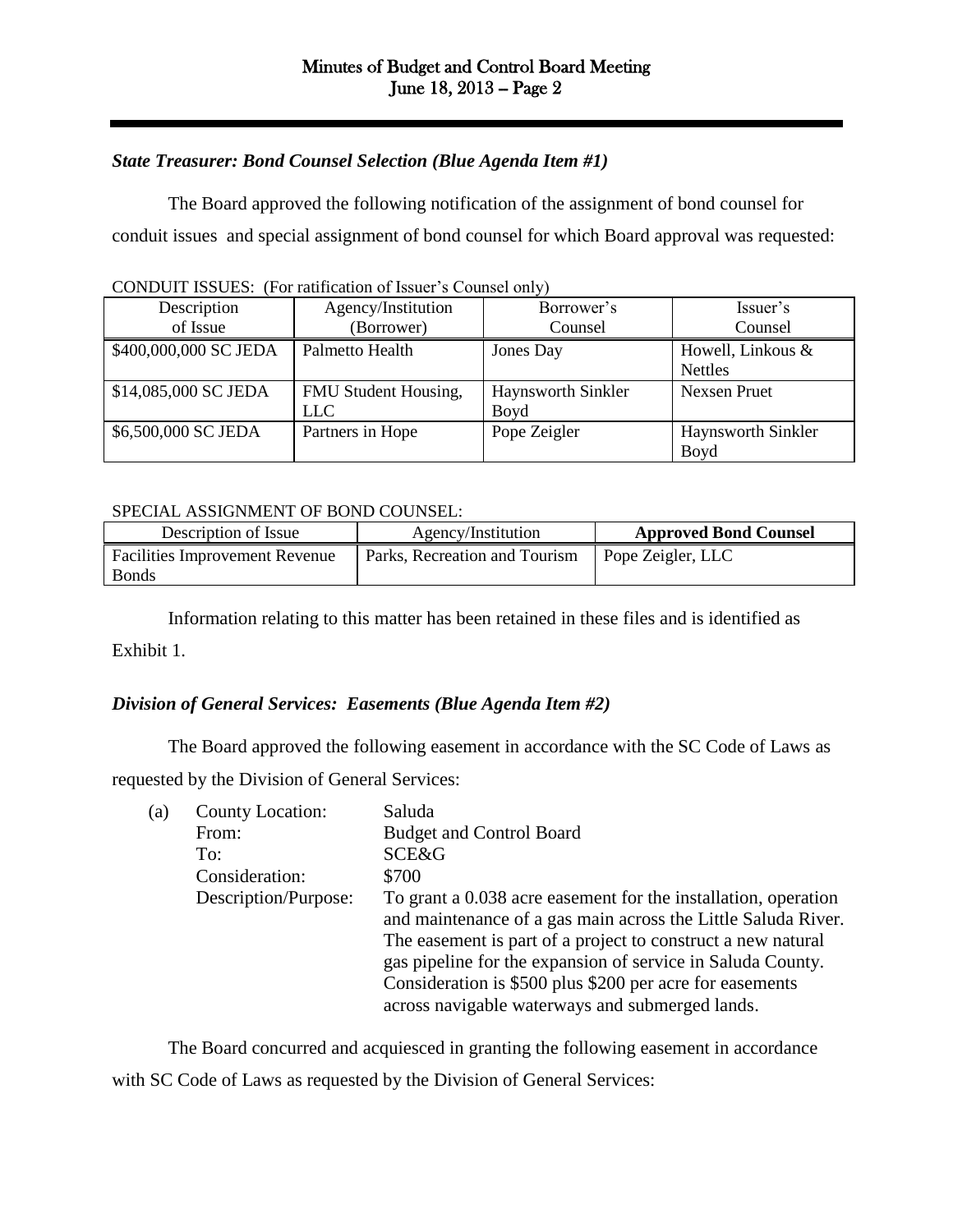| (b) | County Location:     | Marlboro                                                    |
|-----|----------------------|-------------------------------------------------------------|
|     | From:                | <b>Department of Natural Resources</b>                      |
|     | To:                  | Marlboro Electric Cooperative                               |
|     | Consideration:       | \$1                                                         |
|     | Description/Purpose: | To grant a 0.31 acre utility easement for the installation, |
|     |                      | operation and maintenance of an electric line from Beauty   |
|     |                      | Spot Road to public dove fields within the Lake Wallace     |
|     |                      | Wildlife Management Area. The easement is being sought      |
|     |                      | by the Department of Natural Resources for the benefit of   |
|     |                      | the property.                                               |
|     |                      |                                                             |

Information relating to this matter has been retained in these files and is identified as Exhibit 2.

# *Division of General Services: Real Property Conveyances (Blue Agenda Item #3)*

The Board approved the following property conveyances as recommended by the Division of General Services:

| (a) | Agency:               | <b>Budget and Control Board (Dept. of Parks, Recreation &amp;</b>                                                                                                            |
|-----|-----------------------|------------------------------------------------------------------------------------------------------------------------------------------------------------------------------|
|     |                       | Tourism)                                                                                                                                                                     |
|     | Acreage:              | $1.03\pm$ acres                                                                                                                                                              |
|     | Location:             | Between Hammond Road and Redcliffe Road                                                                                                                                      |
|     | County:               | Aiken                                                                                                                                                                        |
|     | Purpose:              | To convey a 1.03-acre tract of land in exchange for a 5.72-acre<br>conservation easement to expand the existing Hammond Family                                               |
|     |                       | Cemetery located at the Redcliffe Plantation State Historic Site.                                                                                                            |
|     | Price/Transferred To: | Property exchange between PRT and the Hammond Family<br>with the conservation easement PRT will acquire having a<br>greater appraised value (\$48,500) than the property the |
|     |                       | Hammond Family will acquire (\$2,500).                                                                                                                                       |
| (b) | Agency:               | <b>Budget and Control Board (Adjutant General)</b>                                                                                                                           |
|     | Acreage:              | $7.6\pm$ acres                                                                                                                                                               |
|     | Location:             | 123 Gossett Drive in Williamston                                                                                                                                             |
|     | County:               | Anderson                                                                                                                                                                     |
|     | Purpose:              | To transfer a surplus National Guard Armory to a political<br>subdivision pursuant to Joint Resolution R22, H3426.                                                           |
|     | Price/Transferred To: | $N/A / Town$ of Williamston                                                                                                                                                  |
| (c) | Agency:               | <b>Budget and Control Board (Adjutant General)</b>                                                                                                                           |
|     | Acreage:              | $5\pm$ acres                                                                                                                                                                 |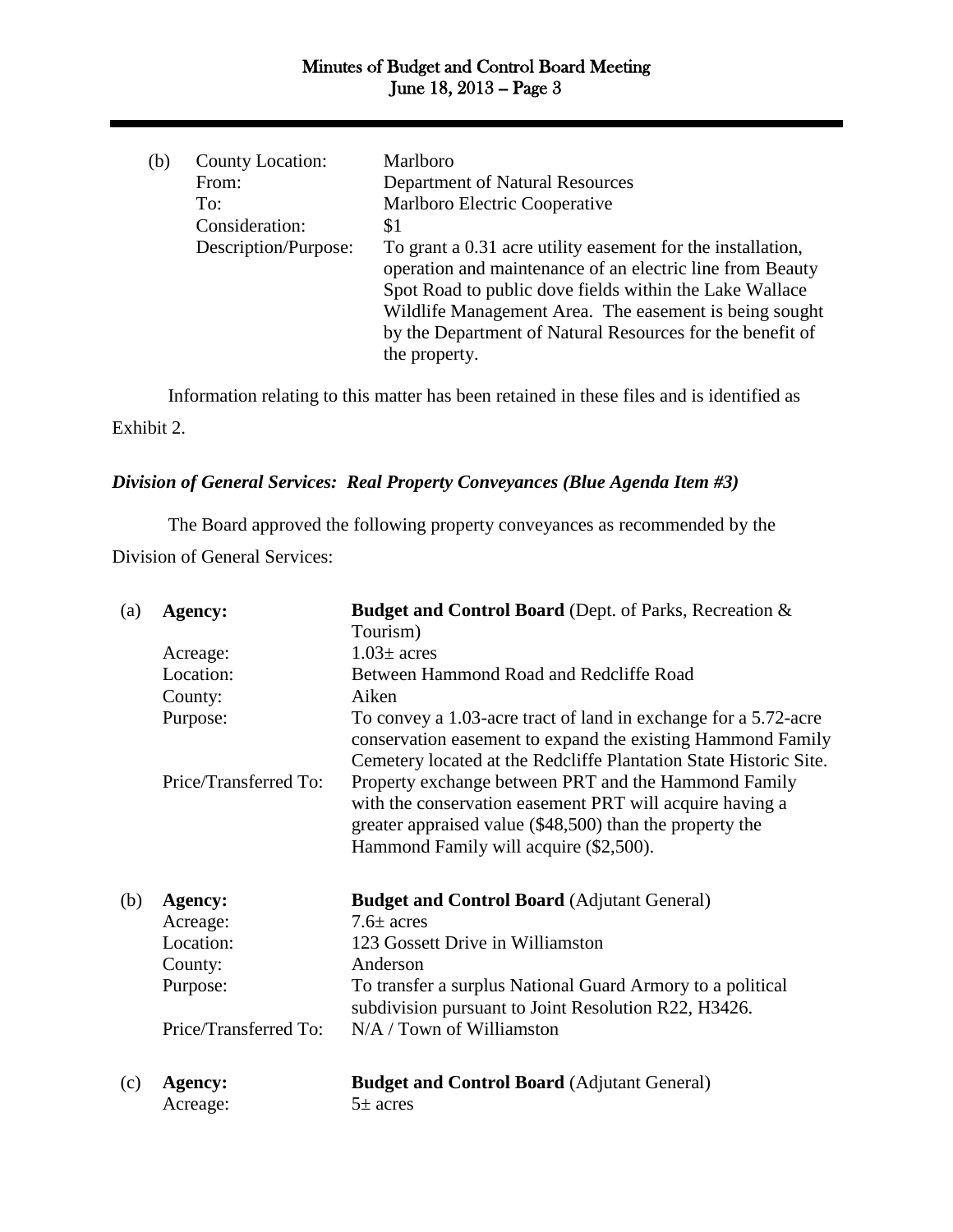| Location:             | 843 Miller Road in Mullins                                     |
|-----------------------|----------------------------------------------------------------|
| County:               | Marion                                                         |
| Purpose:              | To transfer a surplus National Guard Maintenance Shop to a     |
|                       | political subdivision pursuant to Joint Resolution R25, H3586. |
| Price/Transferred To: | $N/A / City$ of Mullins                                        |

Information relating to this matter has been retained in these files and is identified as Exhibit 3.

# *Executive Director: Revenue Bonds (Blue Agenda Item #4)*

The Board approved the following proposals to issue revenue bonds:

| a. | <b>Issuing Authority:</b> | Jobs-Economic Development Authority                                 |
|----|---------------------------|---------------------------------------------------------------------|
|    | Amount of Issue:          | Not Exceeding \$375,000,000 Hospital Refunding and                  |
|    |                           | Improvement Revenue Bonds (\$204,695,068 refunding involved)        |
|    | <b>Allocation Needed:</b> | $-0-$                                                               |
|    | Name of Project:          | Palmetto Health                                                     |
|    | <b>Employment Impact:</b> | maintain at least 7,562 jobs, create 251 jobs within 12 months of   |
|    |                           | completing the project and create a total of 270 within 24 months   |
|    |                           | of completing the project                                           |
|    |                           | Project Description: Finance the cost of the acquisition,           |
|    |                           | construction, renovation and equipping of certain health care       |
|    |                           | facilities of Palmetto Health in Richland County, South Carolina    |
|    |                           | including without limitation an approximately 186,000-square foot   |
|    |                           | building to be used as an approximately 76-bed hospital and routine |
|    |                           | capital expenditures at Palmetto Health's hospitals in Richland     |
|    |                           | County, South Carolina; current refund all or a portion of the      |
|    |                           | outstanding amount of the (A) \$84,950,000 South Carolina Jobs-     |
|    |                           | <b>Economic Development Authority Hospital Refunding Revenue</b>    |
|    |                           | Bonds (Palmetto Health Alliance), Series 2003A (the "Series         |
|    |                           | 2003A Bonds"), (B) \$120,000,000 South Carolina Jobs-Economic       |
|    |                           | Development Authority Hospital Improvement Revenue Bonds            |
|    |                           | (Palmetto Health), Series 2007 (the "Series 2007 Bonds"), (C)       |
|    |                           | \$67,500,000 maximum principal amount South Carolina Jobs-          |
|    |                           | Economic Development Authority Hospital Improvement Revenue         |
|    |                           | Bonds (Palmetto Health), Series 2010A (the "Series 2010A            |
|    |                           | Bonds"), (D) \$47,500,000 maximum principal amount South            |
|    |                           | Carolina Jobs-Economic Development Authority Hospital               |
|    |                           | Improvement Revenue Bonds (Palmetto Health), Series 2010B (the      |
|    |                           | "Series 2010B Bonds"), (E) \$10,000,000 maximum principal           |
|    |                           | amount South Carolina Jobs-Economic Development Authority           |
|    |                           | Hospital Improvement Revenue Bonds (Palmetto Health), Series        |
|    |                           | 2010C (the "Series 2010C Bonds"), and (F) \$90,000,000              |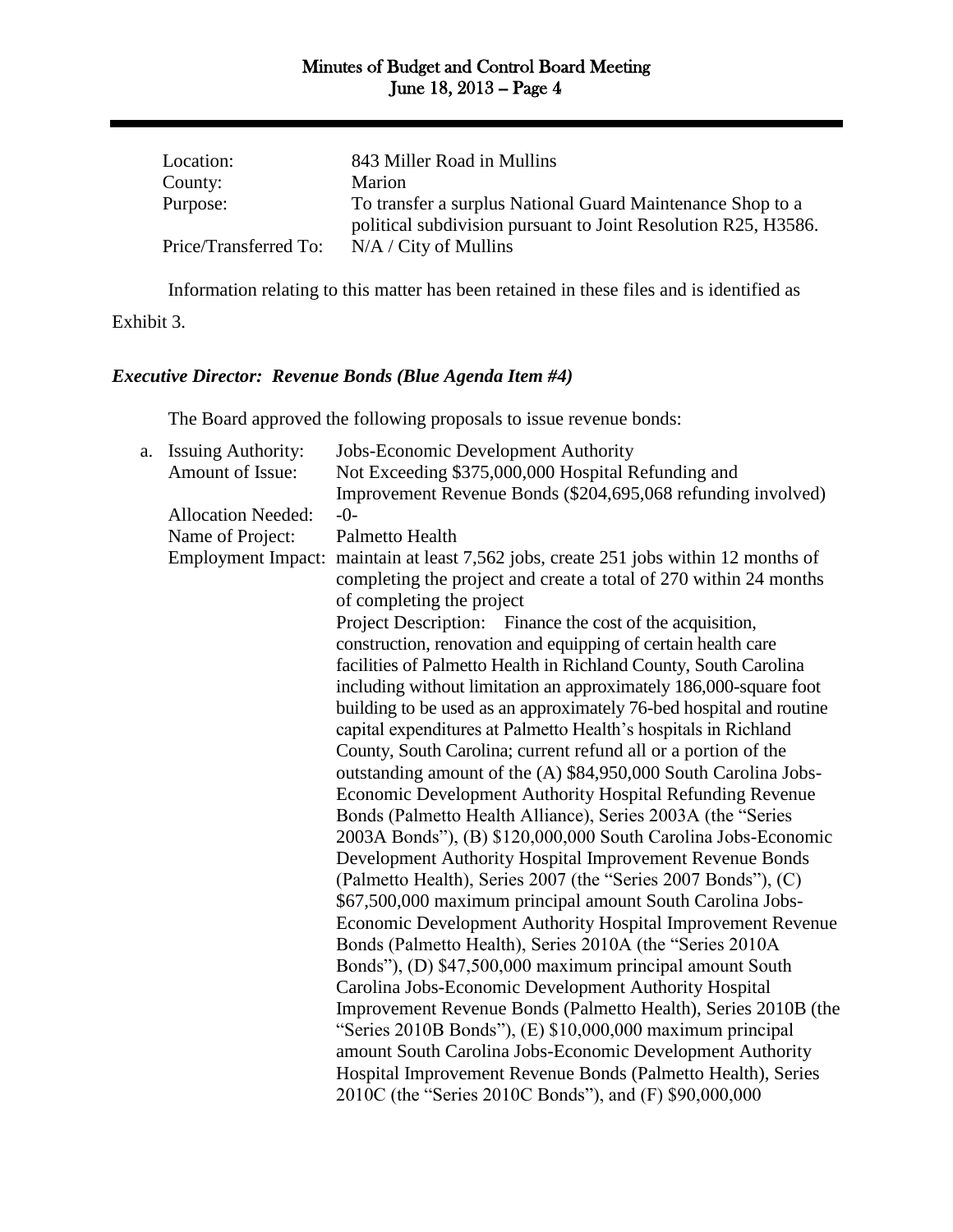|    | Note:<br><b>Bond Counsel:</b><br>(Exhibit 4) | maximum principal amount South Carolina Jobs-Economic<br>Development Authority Hospital Improvement Revenue Bonds<br>(Palmetto Health), Series 2010D (the "Series 2010D Bonds" and,<br>together with the Series 2003A Bonds, the Series 2007 Bonds, the<br>Series 2010A Bonds, the Series 2010B Bonds and the Series<br>2010C Bonds, the "Prior Bonds"); fund one or more debt service<br>reserve funds; pay a portion of interest on the Bonds; provide<br>working capital; and pay certain costs of issuance with respect to<br>the Bonds and the refunding of the Prior Bonds.<br>private sale, for public reoffering thereafter<br>David J. Kates, Jones Day |
|----|----------------------------------------------|------------------------------------------------------------------------------------------------------------------------------------------------------------------------------------------------------------------------------------------------------------------------------------------------------------------------------------------------------------------------------------------------------------------------------------------------------------------------------------------------------------------------------------------------------------------------------------------------------------------------------------------------------------------|
| b. | <b>Issuing Authority:</b>                    | Jobs-Economic Development Authority                                                                                                                                                                                                                                                                                                                                                                                                                                                                                                                                                                                                                              |
|    | Amount of Issue:                             | Not Exceeding \$6,500,000 Healthcare Facilities Revenue Bond<br><b>Anticipation Notes</b>                                                                                                                                                                                                                                                                                                                                                                                                                                                                                                                                                                        |
|    | <b>Allocation Needed:</b>                    | $-0-$                                                                                                                                                                                                                                                                                                                                                                                                                                                                                                                                                                                                                                                            |
|    | Name of Project:                             | Partners in Hope, Inc.                                                                                                                                                                                                                                                                                                                                                                                                                                                                                                                                                                                                                                           |
|    | <b>Employment Impact:</b>                    | expected to provide employment for approximately 23 people<br>within 12 months and a total of 33 people within 24 months when<br>the project is placed in full operation                                                                                                                                                                                                                                                                                                                                                                                                                                                                                         |
|    | <b>Project Description:</b>                  | acquisition of land and construction, furnishing, and equipping of a<br>38,986 square-foot 60-bed assisted living facility and senior center<br>to be located on an 11.12 acre site on Watson-Heritage Road in<br>Loris                                                                                                                                                                                                                                                                                                                                                                                                                                          |
|    | Note:                                        | underwriting by a financial institution for public distribution<br>thereafter                                                                                                                                                                                                                                                                                                                                                                                                                                                                                                                                                                                    |
|    | <b>Bond Counsel:</b><br>(Exhibit 5)          | Josiah C. T. Lucas, Pope Zeigler, LLC                                                                                                                                                                                                                                                                                                                                                                                                                                                                                                                                                                                                                            |
|    |                                              |                                                                                                                                                                                                                                                                                                                                                                                                                                                                                                                                                                                                                                                                  |

## *Executive Director: Economic Development (2013 Ceiling Allocation)(Blue Item #5)*

The initial balance of the 2013 state ceiling allocation is \$448,753,685. In accord with Code Section 1-11-520, \$179,501,474 (40% of the total) was designated as the state pool and \$269,252,211 (60% of the total) was designated as the local pool. There is presently a state ceiling balance of \$448,753,685 remaining for 2013. Allocation requests for 2013 totaling \$36,000,000 have been received thus far.

The recommendation for allocations for this cycle total \$30,000,000. The following recommendation is for allocation from the state pool:

SEAA Student Loan Revenue Bonds, \$30,000,000.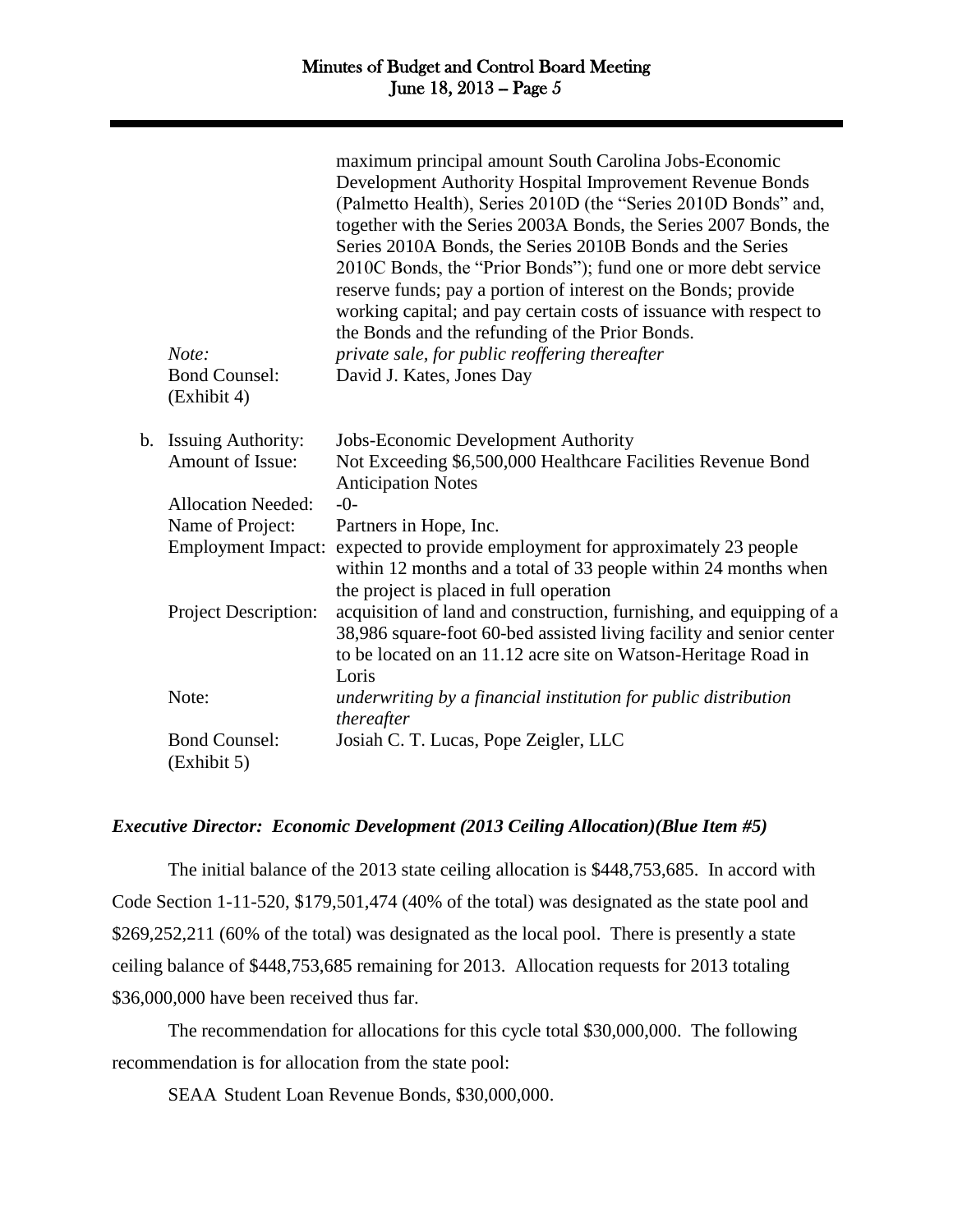Approval of the recommended request, this will leave an unexpended state ceiling balance of \$418,753,685 (state pool - \$149,501,474 local pool - \$269,252,211) to be allocated later in the calendar year.

In accord with Code Section 1-11-500 et seq., the Board granted the following tentative ceiling allocation from the state pool prior to July 1 because the positive impact upon the State is of such significance that approval of the allocation prior to July 1 is warranted:

SEAA Student Loan Revenue Bonds, \$30,000,000.

Information relating to this matter has been retained in these files and is identified as Exhibit 6.

#### *Executive Director: Update – Identity Theft RFP (Regular Session Item #1)*

The Board received as information an update on the Identity Theft Request for Proposal. Ms. Adams provided the Board with an update on the Identity Theft RFP. She advised the Board that a Request for Information (RFI) was issued on May 20, 2013, to survey available products and services in the market place concerning identity theft protection. She said responses from 14 vendors were received and, as a result, staff had additional questions for the vendors and have received responses to those questions. She stated that a working group comprised of representation from the Board's Divisions of Procurement Services and State Information Technology, the Department of Consumer Affairs, the Department of Revenue, the Governor's Office, and subject matter experts from the FTC has begun drafting the RFP. Ms. Adams noted that the RFP will consider products for identity theft protection services and identity theft resolution services. She stated that consideration is also being given to the level of customer service that will be asked for to ensure that the State's citizens are served effectively. She commented that the goal is to have the final draft of the RFP by July 1st. She noted that the services are subject to an appropriation in the budget. She stated that the RFP will not be issued until it is approved by the Board and the Board gives direction to issue it. Ms. Adams advised the Board that the RFP should be issued by mid-July if a contract is to be in place to assist the first citizens who will roll off of the existing contract on October 25th.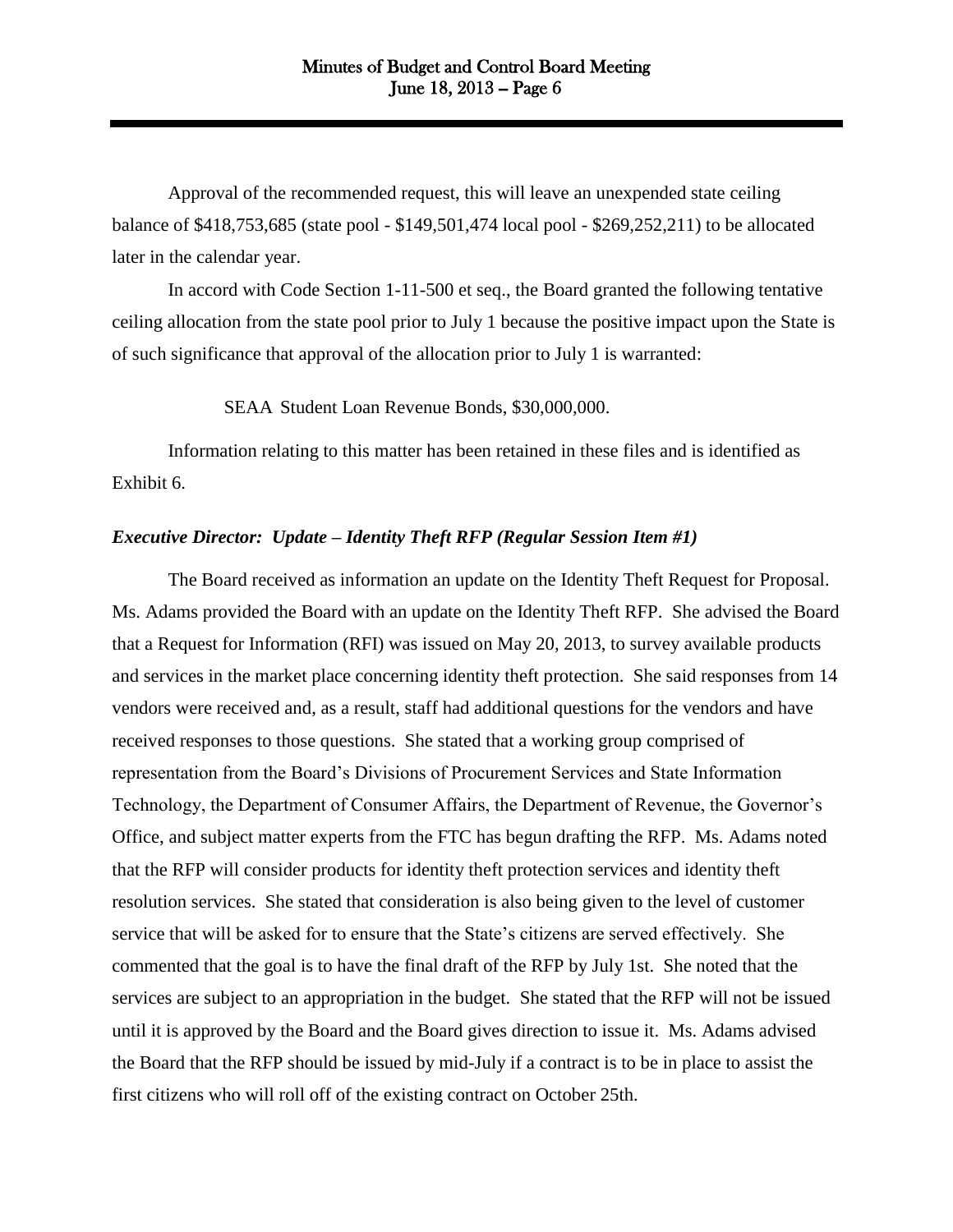Governor Haley asked if assurance will be given that there is no lapse of coverage. Ms. Adams reiterated that the RFP needed to be issued by mid-July to ensure there is no lapse of coverage. She stated that staff is on target to have the RFP drafted by July 1st and it will need to be reviewed. She said depending on the appropriation and the proviso relating to identity theft protection the RFP would be issued with the Department of Revenue administering the resulting contract if the proviso is approved.

Senator Leatherman asked whether the timeframe for coverage included time for a potential protest. Ms. Adams responded that time for protest of the RFP has been built into the solicitation process. She said in working with the Division of Procurement Services staff took the date of October 25th and worked backwards to allow time for a protest period and an evaluation period. Mr. Eckstrom asked for an explanation of the significance of the October date. Ms. Adams said that October 25th is the date that the first enrollees enrolled under the present contract with Experian will have services lapse. She said a contract would have to be in place by that time to avoid a lapse in coverage. Information relating to this matter has been retained in these files and is identified as Exhibit 7.

#### *Division of State Budget: Permanent Improvement Projects (Regular Session Item #2)*

Upon a motion by Mr. Eckstrom, seconded by Senator Leatherman, the Board approved (except as otherwise noted herein) the following permanent improvement project establishment requests and budget revisions which have been reviewed favorably by the Joint Bond Review Committee:

#### **Establish Project for A&E Design**

(a) Summary 7-2013: JBRC Item 1. College of Charleston Project: 9652, Addlestone Library Adaptation Funding Source: \$75,000 Other, Capital Improvement Project Funds which are revenues generated by the \$744 per semester Capital Improvement Fee that are in excess of the current annual debt service related to Academic and Administrative Facilities Bonds. Request: Establish project and budget for \$75,000 (Other, Capital Improvement Project Funds) to begin design work to make adaptations to the interior of the Addlestone Library at the College of Charleston. The eight-year old library was designed with the flexibility to use compact shelving in order to make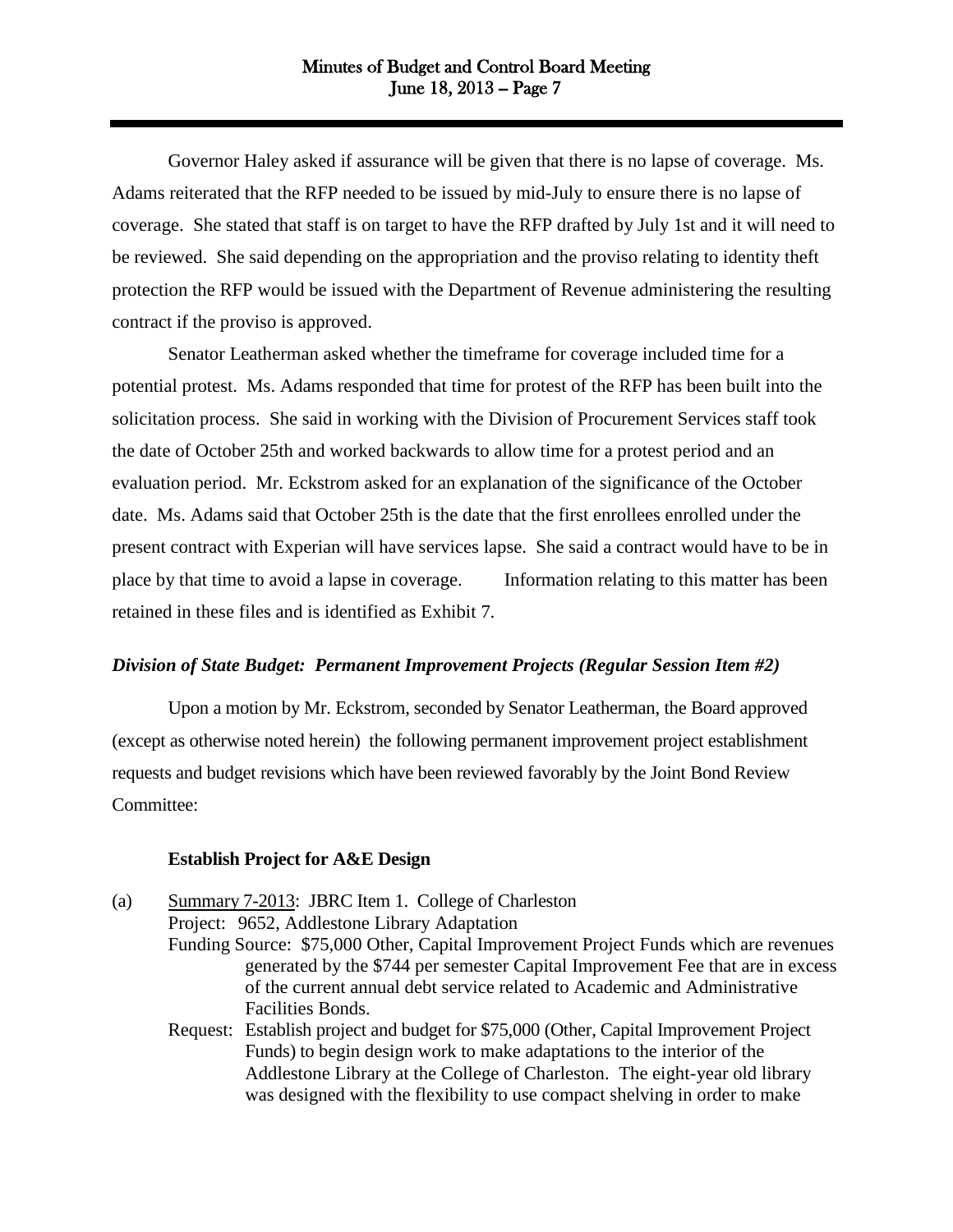adaptations to the floor space as space needs change. The work will include installing 35,000 linear feet of compact shelving for the general book collection, adding 168 general purpose seats, three new group study rooms and a new 50-seat modular lecture/classroom, and expanding seating in the Special Collections reading room. These adaptations are needed to increase space for rare books and manuscripts provided by the SC Historical Society, to provide students and faculty with space to more effectively collaborate on digital projects, and to meet library seating needs, which currently can only accommodate 13% of the student body at one time. The agency's internal estimated cost of this project, prior to A&E pre-design being done, is \$5 million. The proposed sources of funds for construction are Other, Capital Improvement Project Funds and Other, Private funds.

(b) Summary 7-2013: JBRC Item 2. Clemson University

Project: 9911, CU-ICAR Advanced Powertrain Lab Upgrade

- Funding Source: \$75,000 Other, Maintenance and Stewardship Funds which are comprised of tuition, matriculation and other debt retirement and plant transfer revenues that are restricted to support capital investments and that are not formally obligated to fund debt service in the current period.
- Request: Establish project and budget for \$75,000 (Other, Maintenance and Stewardship Funds) to begin design work to upgrade the Advanced Powertrain Lab at the Campbell Graduate Engineering Center on Clemson's ICAR campus. The work in the 1,900 square foot lab will include replacing the lab floor to provide additional foundations to support new equipment, upfitting the interior to create three testing chambers or cells, and upgrading electrical power, transformer, HVAC, and information technology systems to support the space. The center currently has only one test cell which has become a bottleneck. The upgrade to provide three new test cells will enable work on the integration of alternative powertrains and investigations of advanced internal combustion engine technologies, energy storage and vehicle electrification. It will prepare the Campbell Graduate Engineering Center for expected further expansion of activities in powertrain research. The agency's internal estimated cost of this project, prior to A&E pre-design being done, is \$2.3 million. The proposed source of funds for construction is Other, Maintenance and Stewardship Funds.
- (c) Summary 7-2013: JBRC Item 3. Coastal Carolina University

Project: 9599, Williams Brice Renovation

Funding Source: \$34,500 Other, Renovation Reserve/Plant Expansion funds which derive from a \$150 per fulltime student per semester fee to be used for renovations, repairs, additions to existing facilities and for acquisitions for plant expansion.

Request: Establish project and budget for \$34,500 (Other, Renovation Reserve/Plant Expansion funds) to begin design work to renovate portions of the Williams Brice Building at Coastal Carolina. The work on the recreation and academic facility will include replacing a portion of the roof, replacing the HVAC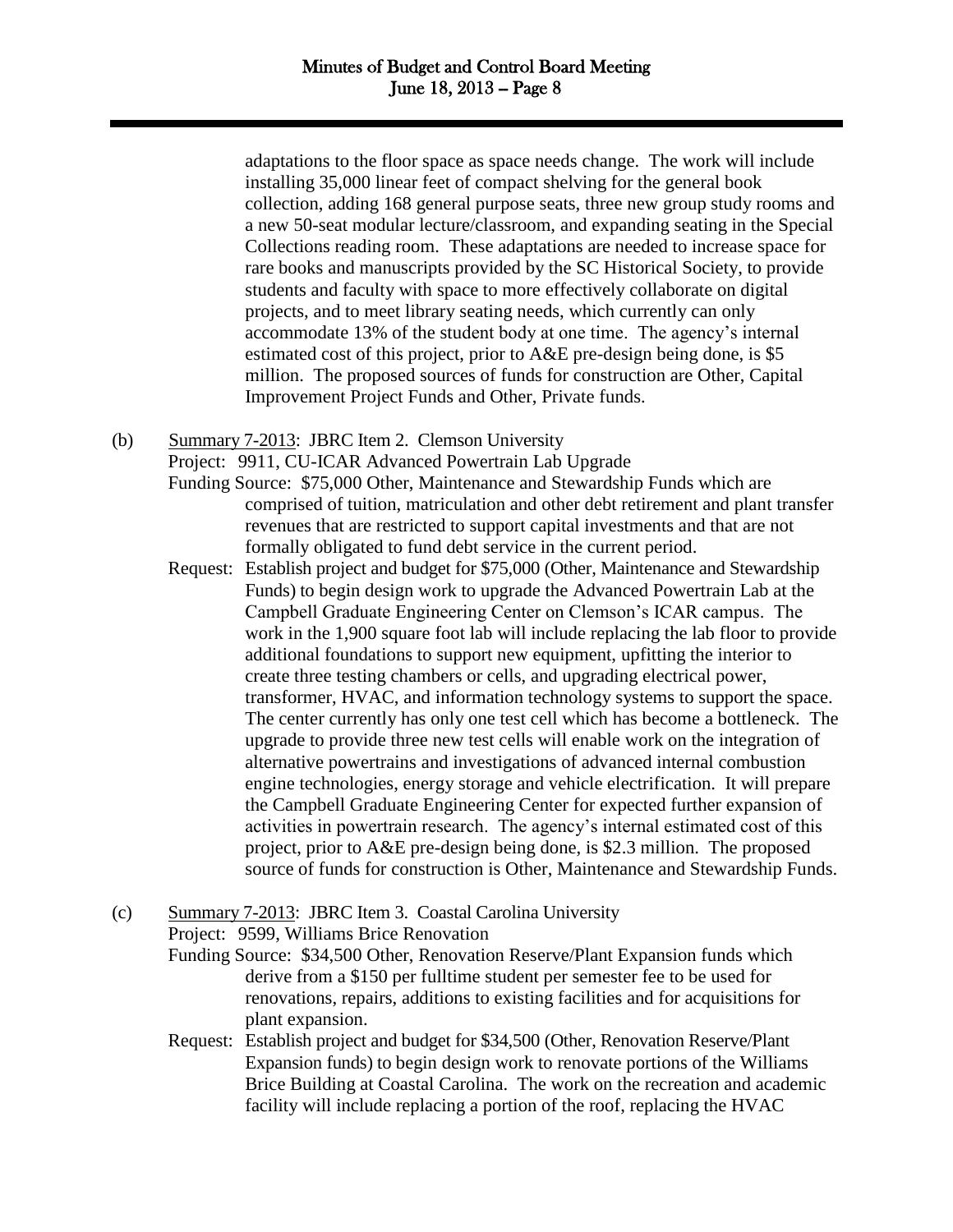system, main switchgear and floor and wall tiles at the pool, and upfitting the interior to include painting, installing new carpet and replacing ceiling tiles. The building is 41 years old and the renovations will address maintenance needs of the facility. The agency's internal estimated cost of this project, prior to A&E pre-design being done, is \$2.3 million. The proposed source of funds for construction is Other, Renovation Reserve/Plant Expansion funds.

(d) Summary 7-2013: JBRC Item 4. Vocational Rehabilitation Department

Project: 9597, Walterboro VR Center Reroofing

- Funding Source: \$11,000 Other, Work Training Center Program Income which is revenue generated by production contracts in work training centers, offset by client wages and other production costs.
- Request: Establish project and budget for \$11,000 (Other, Work Training Center Program Income funds) to begin design work to reroof the Walterboro VR Center for the Department of Vocational Rehabilitation (VR). The work will include removing the existing roof, applying a new vented built-up roofing system with associated flashings and metal work, and removing asbestos-containing soffit material. The roof is approximately 24 years old, well past its life expectancy, and has developed leaks that have been repaired. It needs to be replaced before water deteriorates the roof decking, ceiling and building contents. The agency's internal estimated cost of this project, prior to A&E pre-design being done, is \$410,000. The proposed source of funds for construction is Other, Work Training Center Program Income funds.
- (e) Summary 7-2013: JBRC Item 5. Department of Mental Health Project: 9727, Roddey Nursing Home Roof Replacement
	- Funding Source: \$50,000 Other, Legal Settlement funds which are one time funds received from legal settlements with the chemical providers in the Fire Retardant Treated Wood mediation settlement agreements for Roddey, Morris Village and Bryan Psychiatric Hospital.
	- Request: Establish project and budget for \$50,000 (Other, Legal Settlement funds) to begin design work to replace the roof on the Department of Mental Health's Roddey Nursing Home in Columbia. The work will include replacing the purlins, plywood decking, fascia framing, metal fascia and shingles. The existing roof is 22 years old, leaking, and in poor condition. When it was reroofed in 1991, plywood deck and shingles were installed over existing fire retardant treated wood (FRTW) decking. The FRTW purlins and deck are splitting and cracking at numerous locations and need to be replaced or the FRTW materials will continue to deteriorate over time, creating a safety issue. The agency's internal estimated cost of this project, prior to A&E pre-design being done, is \$4 million. The proposed source of funds for construction is Other, Legal Settlement funds.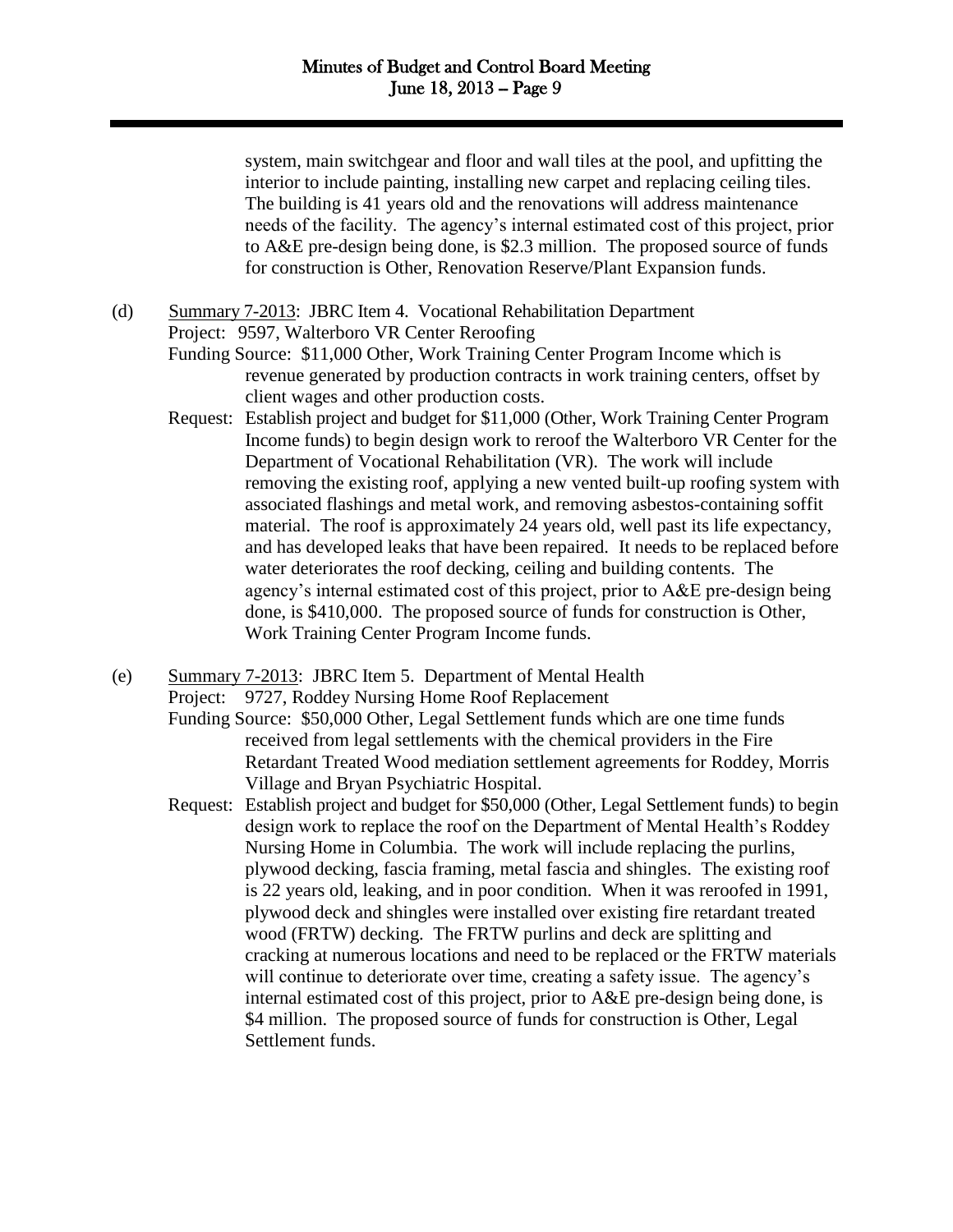## **Establish Construction Budget**

(f) Summary 7-2013: JBRC Item 6. Clemson University **CARRIED OVER** Project: 9903, Watt Innovation Center Construction Funding Source: \$30,543,000, which includes \$27,043,000 Institution Bond that is general obligation debt of the State backed by a pledge of University tuition and fees and \$3,500,000 Other, Private Gift funds which are amounts received

from individuals, corporations and other entities that are to be expended for

their restricted purposes. Request: Increase budget to \$30,543,000 (add \$30,300,000: \$27,043,000 Institution Bond and \$3,257,000 Other, Private Gift funds) to construct an approximately 70,000 square foot cutting edge facility at Clemson. The project was established in June 2012 for pre-design work which is now complete. The work will include constructing a new facility for teaching and research in science, technology and engineering that will include studios, smart classrooms and project areas with flexible infrastructure to serve the needs of an increasingly diverse student community and to accommodate current and emerging technologies with minimal cost and effort. The new facility is needed to address key University goals of providing for student leadership and related opportunities, to leverage the university's information technology investments and assets, and to introduce teaching and research modules based on the university's core competencies and marketplace relevance. It also addresses the campus's less than adequate classroom space. The facility will be constructed to LEED Silver certification and will include sustainable sites, energy and atmosphere, indoor environmental quality and other measures. The LEED cost benefit analysis shows a negative cost benefit of \$320,000 based on preliminary figures, but Clemson staff anticipate the negative benefit will be negligible once the design nears completion. The agency reports the total projected cost of this project is \$30,543,000 and additional annual operating costs ranging from \$240,000 to \$254,616 will result in the three years following project completion. The agency also reports the projected date for execution of the construction contract is August 2013 and for completion of construction is December 2015. (See Attachment 1 for this agenda item for additional annual operating costs.)

(g) Summary 7-2013: JBRC Item 7. University of South Carolina Project: 9905, Hamilton College Renovation

Funding Source: \$15,000,000, which includes \$14,700,000 Other, Institutional Capital Project Funds which are generated from a portion of tuition and fees designated for Bond and Renovation Reserve and \$300,000 Capital Improvement Bond funds authorized in 1997 and previously approved for use in this project.

Request: Increase budget to \$15,000,000 (add \$14,700,000 Other, Institutional Capital Project Funds) to renovate the two wings of Hamilton College at USC. The project was established in April 2001 for design work but has been delayed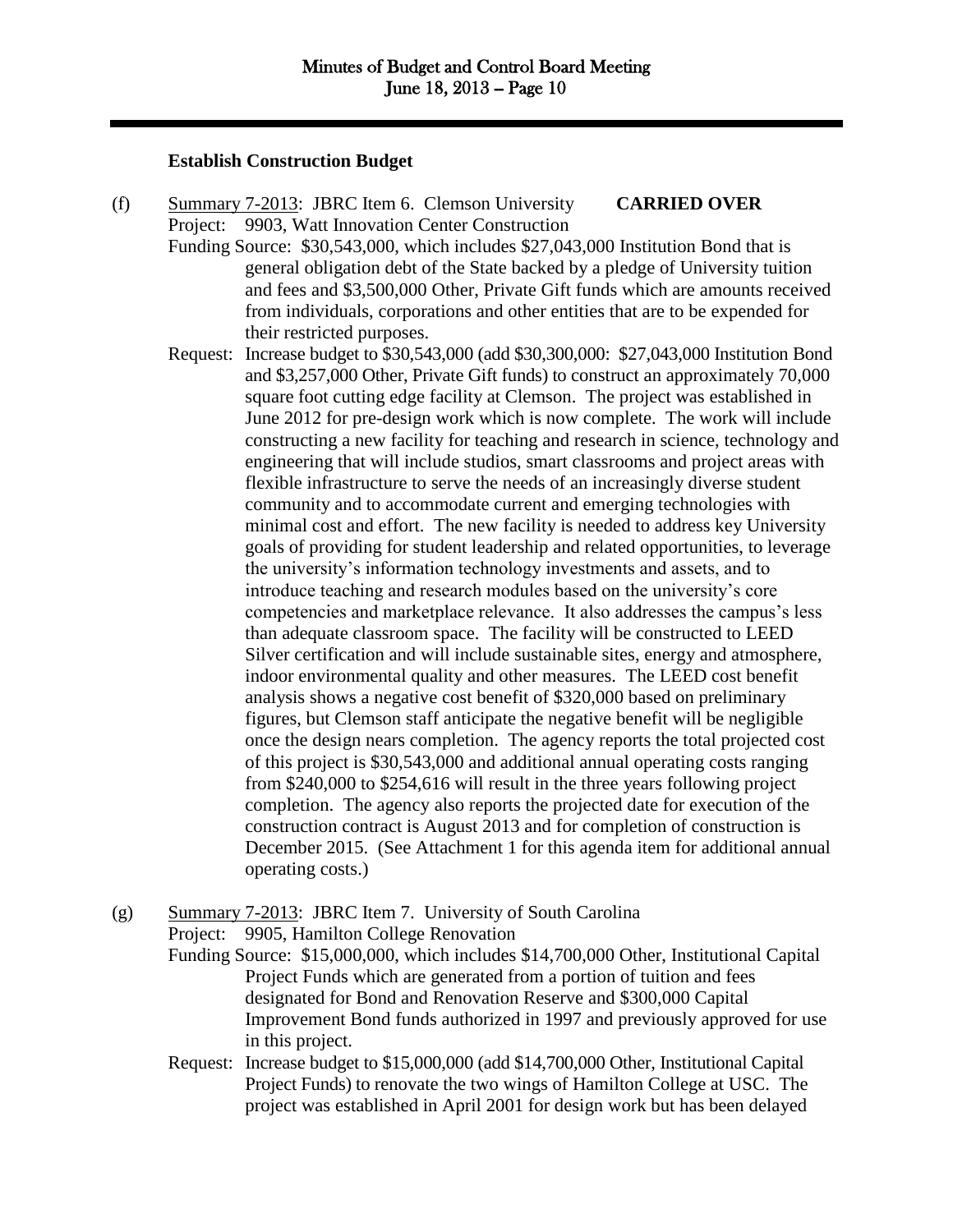because of lack of funding for a comprehensive renovation. The full renovation of the Pendleton Street wing will include reconfiguring interior space, installing an intermediate floor within existing space and adding an elevator and, in the Pendleton and Pickens Street wings, additional work will include upgrading the HVAC system, connecting to the central steam and chilled water systems, installing a fire sprinkler system, upgrading the fire alarm system, and restoring windows. The renovation will create a three-story comprehensive unit to consolidate departmental offices, classrooms and programs for the College of Social Work, currently located in five buildings across campus, and will address deferred maintenance needs. The renovation will be constructed to LEED Silver certification and will include sustainable sites, energy and atmosphere, indoor air quality and other measures. The LEED cost benefit analysis shows a positive cost benefit of \$751,623 over 30 years. The agency reports the total projected cost of this project is \$15 million and additional annual operating costs ranging from \$94,865 to \$109,865 will result in the three years following project completion. The agency also reports the projected date for execution of the construction contract is April 2014 and for completion of construction is August 2015. (See Attachment 2 for this agenda item for additional annual operating costs.)

(h) Summary 7-2013: JBRC Item 8. University of South Carolina Project: 6090, Indoor Practice Facility Construction

> Funding Source: \$14,550,000, which includes \$12,100,000 Athletic Revenue Bond funds which are bonds authorized to raise money to provide permanent financing for the costs of construction, enlargement of, and improvements to Williams-Brice Stadium and other athletic facilities and \$2,450,000 Athletic Operating funds which are generated from athletic revenues consisting of ticket sales, SEC Conference distributions, Gamecock Club contributions, seat premiums, and corporate sponsorships.

> Request: Increase budget to \$14,550,000 (add \$14,340,000: \$12,100,000 Athletic Revenue Bond and \$2,240,000 Athletic Operating funds) to construct an indoor football practice facility for USC. The project was established in November 2011 for pre-design work which is now complete. The work will include constructing a 100,280 square foot building large enough to contain a regulation size football field and tall enough to accommodate field goal kicking with support facilities including restrooms, storage and training rooms, and parking. The building will provide a safe environment for student-athletes to practice during inclement weather including storms or extreme heat and humidity when heat exhaustion is possible and will also occasionally serve as a practice facility for soccer, baseball and softball. The facility will be constructed to LEED Silver certification and will include sustainable sites, energy and atmosphere, indoor environmental quality and other measures. The LEED cost benefit analysis shows a positive cost benefit of \$1,516,704 over 30 years. The agency reports the total projected cost of this project is \$14,550,000 and additional annual operating costs of \$387,683 will result in the three years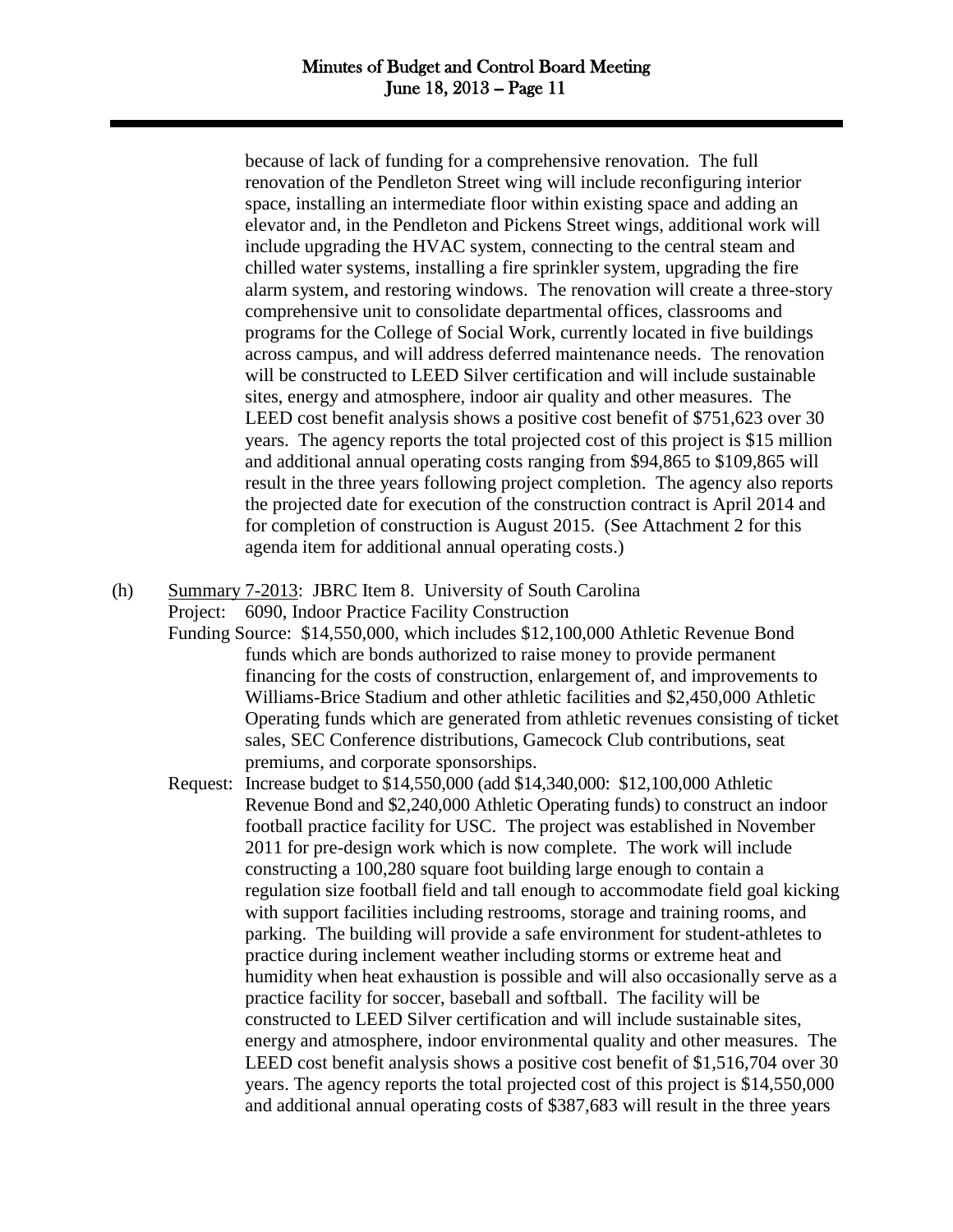following project completion. The agency also reports the projected date for execution of the construction contract is March 2014 and for completion of construction is February 2015. (See Attachment 3 for this agenda item for additional annual operating costs.)

(i) Summary 7-2013: JBRC Item 9. University of South Carolina

Project: 6098, Sumwalt Laboratory Renovations

- Funding Source: \$1,934,000 Other, Institutional funds which are funds available to the University from a variety of sources including tuition and fees, sales and services activities, and other miscellaneous sources.
- Request: Increase budget to \$1,934,000 (add \$1,905,500 Other, Institutional funds) to renovate approximately 5,070 square feet in the Sumwalt Building at USC to provide three additional teaching labs. The project was established in January 2013 for pre-design work which is now complete. The work will include demolishing existing partitions and fixtures, installing new partitions, ceilings, finishes, lab equipment and furniture, and reconfiguring the mechanical, electrical and plumbing systems to accommodate the new lab functions. Additional lab space is needed to meet current student demand for introductory and intermediate science lab courses in the College of Arts and Sciences. Energy savings and conservation measures will include installing mechanical supply and exhaust systems with variable volume technology to reduce airflow when space load requirements are satisfied. The agency reports the total projected cost of this project is \$1,934,000 and no additional annual operating costs will result from the project. The agency also reports the projected date for execution of the construction contract is December 2013 and for completion of construction is July 2014.
- (j) Summary 7-2013: JBRC Item 10. University of South Carolina Project: 6099, Broadcast Studio Construction

Funding Source: \$1,500,000, which includes \$1,200,000 Other, Institutional funds which are funds available to the University from a variety of sources including tuition and fees, sales and services activities and other miscellaneous sources and \$300,000 Other, Private funds which are donations and gifts to the University.

Request: Increase budget to \$1,500,000 (add \$1,477,500: \$1,177,500 Other, Institutional and \$300,000 Other, Private funds) to construct a broadcast studio adjacent to the Health Sciences Building that will be renovated to house the College of Mass Communications and Information Studies at USC. The project was established in January 2013 for pre-design work which is now complete. The work will include demolishing an existing greenhouse and constructing a 1,315 square foot facility with an open studio, an office/green room, restrooms and storage areas. The existing single studio is used by the capstone senior program and broadcast classes that require studio production time which creates scheduling challenges and results in studio time not being available for other uses. The new studio will act as a communications hub that will serve the university as a whole while enhancing the curriculum and student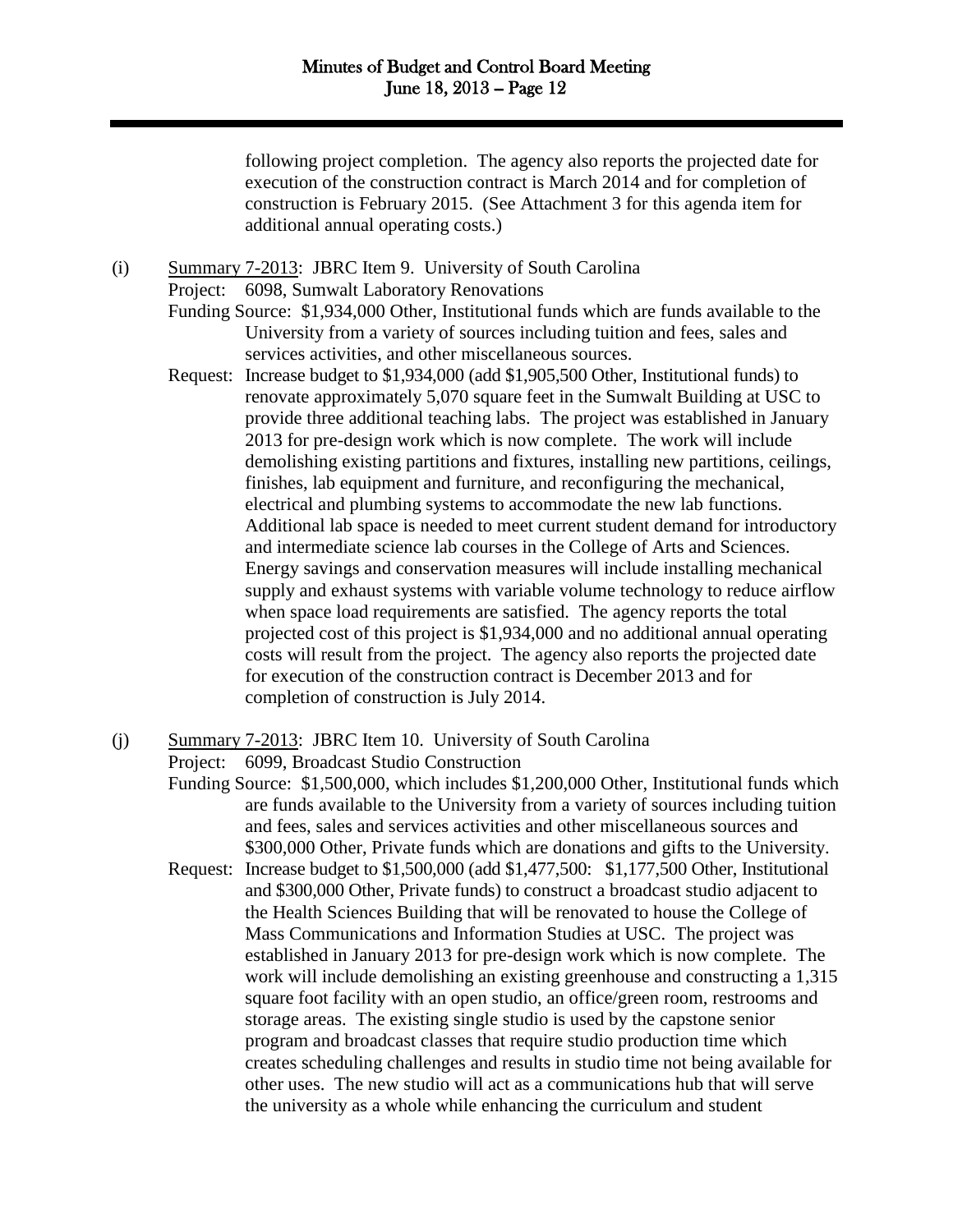experience by creating additional opportunities to practice live reporting techniques. Energy savings and conservation measures will include the installation of energy efficient lighting, occupancy sensors, and mechanical systems, tinted window glass, rigid insulation, and low flow plumbing fixtures. The agency reports the total projected cost of this project is \$1,500,000 and additional annual operating costs of \$15,966 will result in the three years following project completion. The agency also reports the projected date for execution of the construction contract is September 2014 and for completion of construction is July 2015. (See Attachment 4 for this agenda item for additional annual operating costs.)

- (k) Summary 7-2013: JBRC Item 11. University of South Carolina
	- Project: 6103, Carolina Stadium Repairs
		- Funding Source: \$4,965,000 Athletic Operating funds which are generated from athletic revenues consisting of ticket sales, SEC Conference distributions, Gamecock Club contributions, seat premiums and corporate sponsorships.
		- Request: Establish project and budget for \$4,965,000 (Athletic Operating funds) to stabilize, replace and repair construction in the left field corner at USC's Carolina Stadium which has been subject to cracking and settlement. The project is being established for design and construction in response to an emergency procurement which was recently bid. The work will include removing existing concourse slab seating and associated fixtures in the left field concourse area, installing a micropile system for structural support and sub-soil stabilization, installing new concrete slabs, metal pipe and grout infill, and expanding the dewatering system. Extensive investigations have been conducted since water infiltration in the left field grounds area and cracking and settlement in the left field concourse area were observed. Repairs are required to stabilize sub-surface voids with grout injection, stabilize the structure, and control groundwater movements throughout the left field area. Energy savings and conservation measures are not applicable to this repair project. The agency reports the total projected cost of this project is \$4,965,000 and no additional annual operating costs will result from the project. The agency also reports the projected date for execution of the first construction contract is June 2013 and for completion of all construction is February 2014.
- (l) Summary 7-2013: JBRC Item 12. Governor's Office Veterans Affairs Project: 9522, MJ Dolly Cooper Veterans Cemetery Areas I and J Expansion Funding Source: \$2,452,465 Federal funds which come from a grant from the Federal Department of Veterans Affairs specifically for this project. Request: Increase budget to \$2,452,465 (add \$2,201,941 Federal funds) to add additional crypts at the MJ Dolly Cooper Veterans Cemetery in Anderson for the Governor's Office Department of Veterans Affairs. The project was established in May 2011 for pre-design work, increased to do additional design work during 2012, and was recently bid to meet federal VA requirements for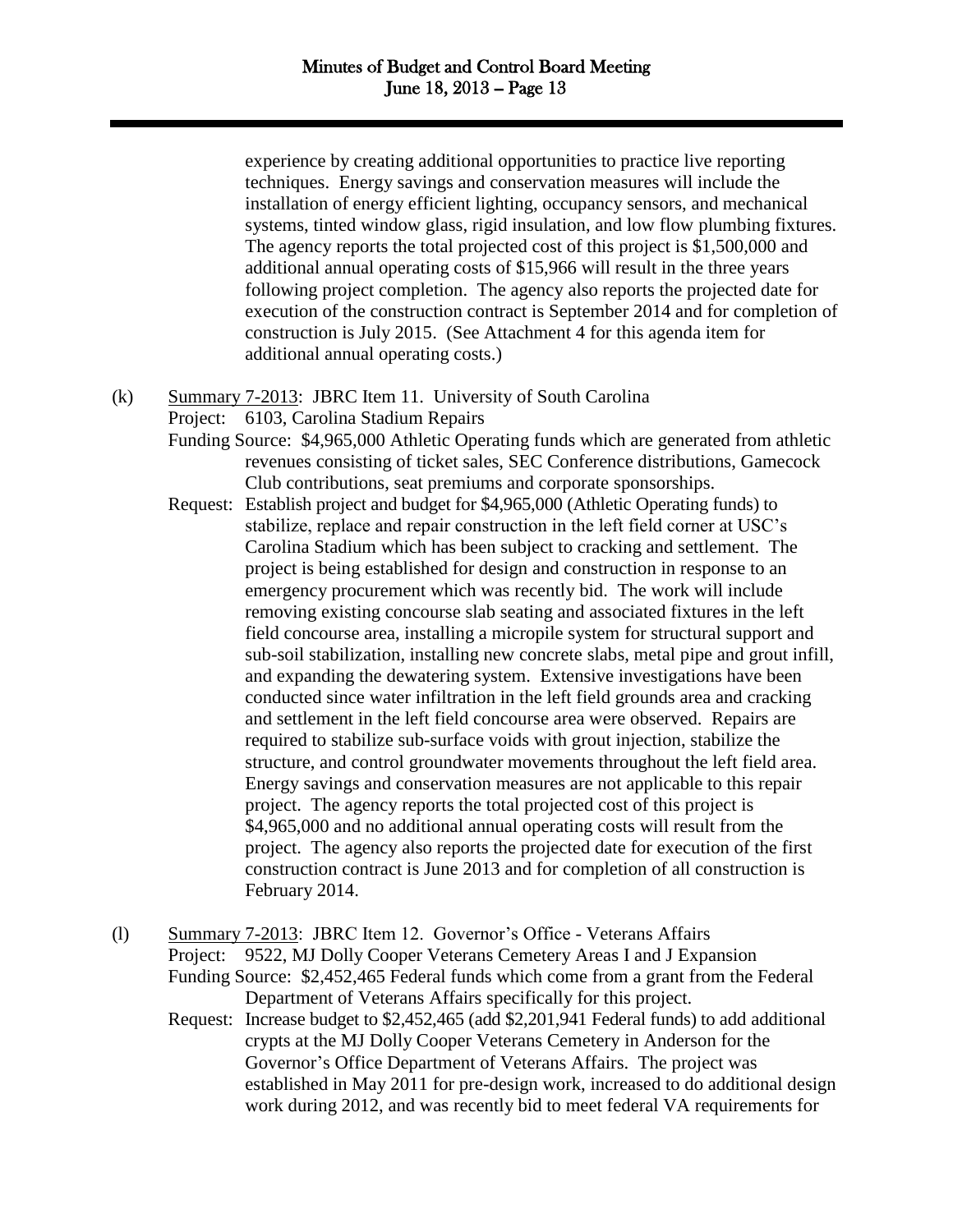funding. The work will include constructing an additional 1,995 double depth, in-ground crypts in existing Areas I and J and installing in-ground irrigation systems in Areas H, I and J, a drainage system, and a retaining wall. The work is needed because all in-ground crypts have been exhausted. The additional crypts will provide for burial of up to 3,990 veterans and eligible dependents. Energy savings and conservation measures are not applicable to this site development project. The agency reports the total projected cost of this project is \$2,452,465 and no additional annual operating costs will result from the project. The agency also reports the projected date for execution of the construction contract is June 2013 and for completion of construction is January 2014.

- (m) Summary 7-2013: JBRC Item 13. Governor's School for the Arts and Humanities Project: 9513, SCGSAH Administration Building Construction
	- Funding Source: \$2,250,000 which includes \$1,250,000 Appropriated State funds previously approved for this project from FY 12-13 Proviso 90.20, \$600,000 Appropriated State funds carried forward to FY 12-13 and \$400,000 Other, Foundation Gift funds from the Governor's School for the Arts Foundation.
	- Request: Increase budget to \$2,250,000 (Add \$1,000,000: \$600,000 Appropriated State and \$400,000 Other, Foundation Gift funds) to construct a welcome center and administration building for the Governor's School for the Arts and Humanities in Greenville. The project was established in October 2012 for pre-design work which is now complete. The 11,413 square foot facility will be the welcome center for prospective students and donors and will include enrollment and outreach spaces, administrative offices, the print shop, and programmatic and presentation space for the dance and drama programs. Currently, visitors must walk through campus with no supervision to find the admissions and outreach offices. The new facility will allow visitors to access these offices without entering the main part of campus. It will strengthen the dance and drama programs and free up space in existing buildings for the new film and animation programs. Energy savings and conservation measures will include the installation of energy efficient building envelope, lighting and mechanical systems. The agency reports the total projected cost of this project is \$2,250,000 and additional annual operating costs of \$9,000 will result in the three years following project completion. The agency also reports the projected date for execution of the construction contract is September 2013 and for completion of construction is July 2014. (See Attachment 5 for this agenda item for additional annual operating costs.)
- (n) Summary 7-2013: JBRC Item 14. Department of Mental Health Project: 9703, Bryan Hospital C&A Renovation and Addition
	- Funding Source: \$13,759,850 Other, Operating Revenue funds which are Medicaid feefor-service earned revenues from DMH contracts with Health and Human Services to provide Medicaid clinical services.
	- Request: Increase budget to \$13,759,850 (add \$12,953,850 Other, Operating Revenue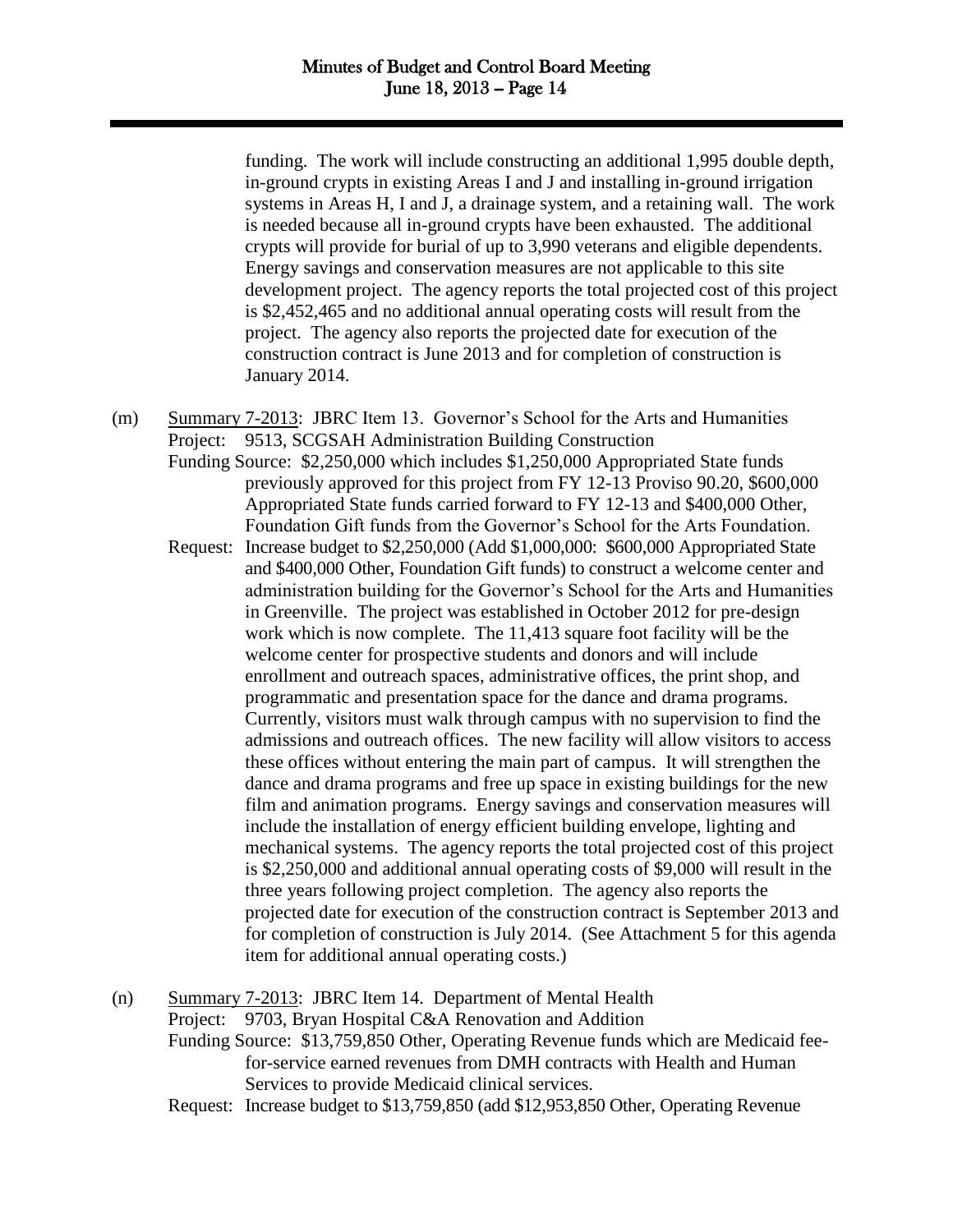funds) to renovate and construct new space at the Bryan Psychiatric Hospital for the Department of Mental Health's Child and Adolescent (C&A) programs. The project was established in September 2006 to originally construct a new facility and revised in October 2012 to begin pre-design work to renovate Bryan Hospital instead, which is now complete. The work will include constructing approximately 21,000 square feet of new space to house C&A admissions and administration and reconfiguring, renovating and improving building systems in five existing buildings to provide housing, classrooms, dining and activity spaces for the C&A programs. The work is needed to relocate the C&A programs from the Bull Street campus because of excessive costs to renovate Hall Institute buildings and to make available 18 additional acres on the Bull Street campus to be sold. Energy savings and conservation measures will include the installation of energy efficient roof, wall, and window insulation, energy efficient HVAC components, lighting and power systems, and low flow plumbing fixtures. The agency reports the total projected cost of this project is \$13,759,850 and annual operating cost savings of \$335,057 will result in the three years following project completion. The agency also reports the projected date for execution of the construction contract is March 2014 and for completion of construction is April 2015. (See Attachment 6 for this agenda item for annual operating cost savings.)

## **Increase Budget**

(o) Summary 7-2013: JBRC Item 15. State Museum

Project: 9501, Observatory/Planetarium/Theater Construction

- Funding Source: \$21,034,478, which includes \$20,534,478 Capital Improvement Bond, Capital Reserve Fund, Appropriated State and Other, Foundation funds previously approved for the project and \$500,000 Other, Foundation Cash funds provided by the State Museum Foundation from funds raised during its comprehensive capital campaign for construction and operational needs for this project.
- Request: Increase budget to \$21,034,478 (add \$500,000 Other, Foundation Cash funds) to provide additional funding to complete the observatory, planetarium and theater at the State Museum. The project construction budget was established in June 2010 and the project is under construction. Since that time, additional design and project bids have determined additional funds are needed due to four factors, underestimated scope in theatrical and exhibit lighting, sound quality requirements in the 4D theater and planetarium, the complexity of construction in the outer dome of the planetarium, and changes in fire protection requirements. The additional funds will be provided from donations to the State Museum Foundation that are restricted by donors to support the construction and operational needs of the project. Energy savings and conservation measures will include the installation of energy efficient HVAC and lighting systems and low flow plumbing fixtures. The agency reports the total projected cost of this project is \$21,034,478 and additional annual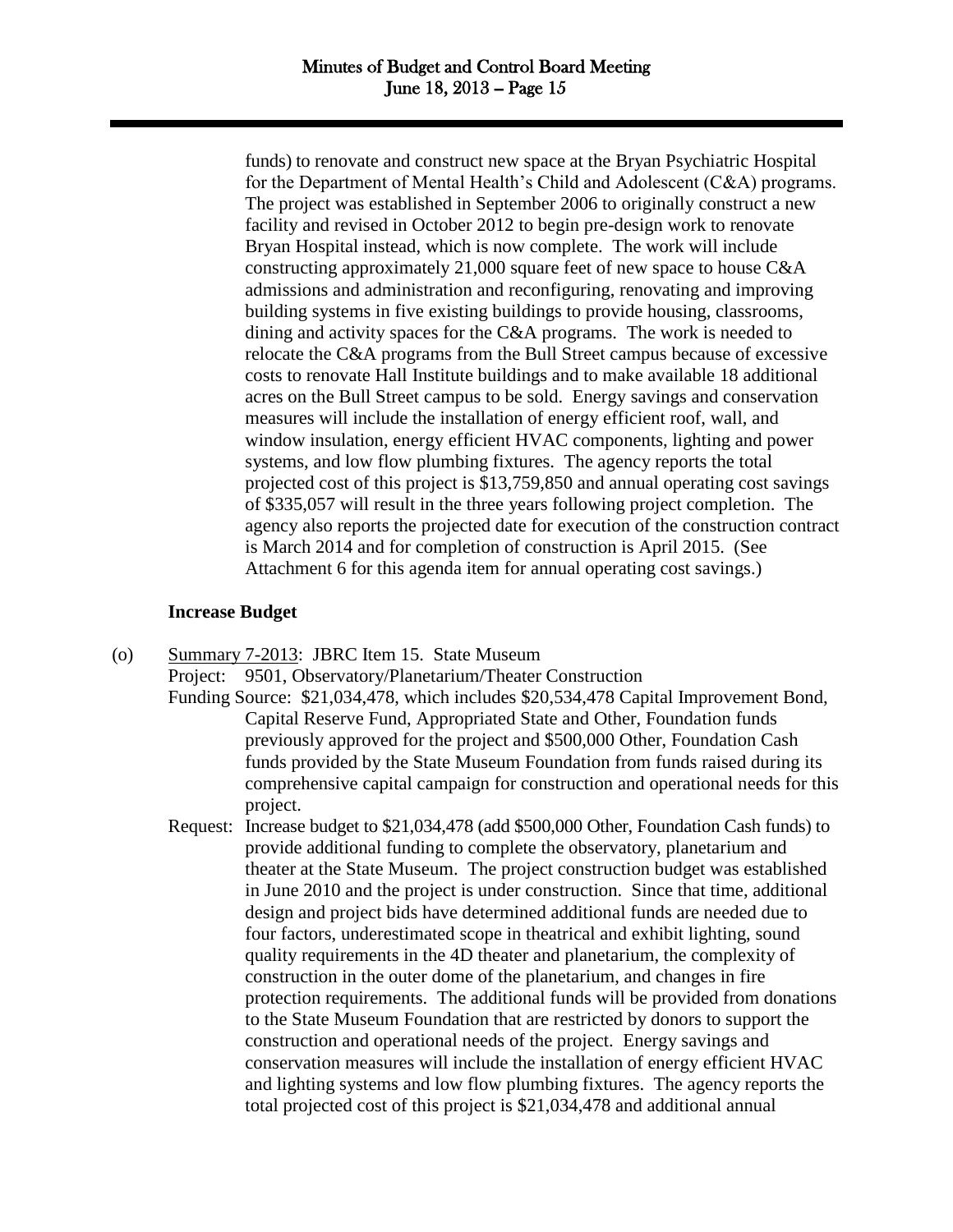operating costs of \$1.6 million will result in the three years following project completion. The agency also reports the project is currently under construction and the projected date for completion of the construction contract is May 2014. (See Attachment 7 for this agenda item for additional annual operating costs.)

Information relating to this matter has been retained in these files and is identified as Exhibit 8.

#### *Division of General Services: College of Charleston Lease – Fitness Center (Regular Item #3)*

The College requested approval to lease 17,764 SF of space on the first floor of the building located at 50 George Street in downtown Charleston from Charleston College Housing LLC. The facility will be used for a Fitness Center.

Improved fitness facilities are important to the College of Charleston's strategic goal of educating the whole student. There are currently two small fitness areas located in the Stern Student and Silcox Centers, and the College has a contract with East Shore Athletic Club (ESAC) ending August 14, 2013, that provides students non-exclusive access to its 5,000 SF facility located about a half mile from campus. These facilities are inadequate to meet the needs of the student body, and they are not centrally located. Additionally, the Stern Student Center and Silcox both have core space needs, and the fitness areas occupy valuable space that prevents them from growing in place.

The College's 2012 Campus Master Plan identified the need for an adequately sized student fitness center located near the core of campus. To that end, the College has identified a 17,764 square foot fitness facility located in a privately-owned building that is being constructed adjacent to the center of campus at 50 George Street. The size of this space and its proximity to campus make it an ideal solution to their fitness facility needs. The space will be available August 30, 2013, and will be ready for immediate occupancy.

There are no other fitness facilities or suitable spaces with a comparable number of square feet located adjacent to the campus.

The initial term of the lease is for ten (10) years beginning on August 30, 2013, with two potential ten (10) year renewal periods. The cost per square foot during the first year of the initial term is \$27.31/RSF, for an annual aggregate amount of \$485,134.84. For the remainder of the initial term, basic rent shall be adjusted annually for any change in the U.S. City Average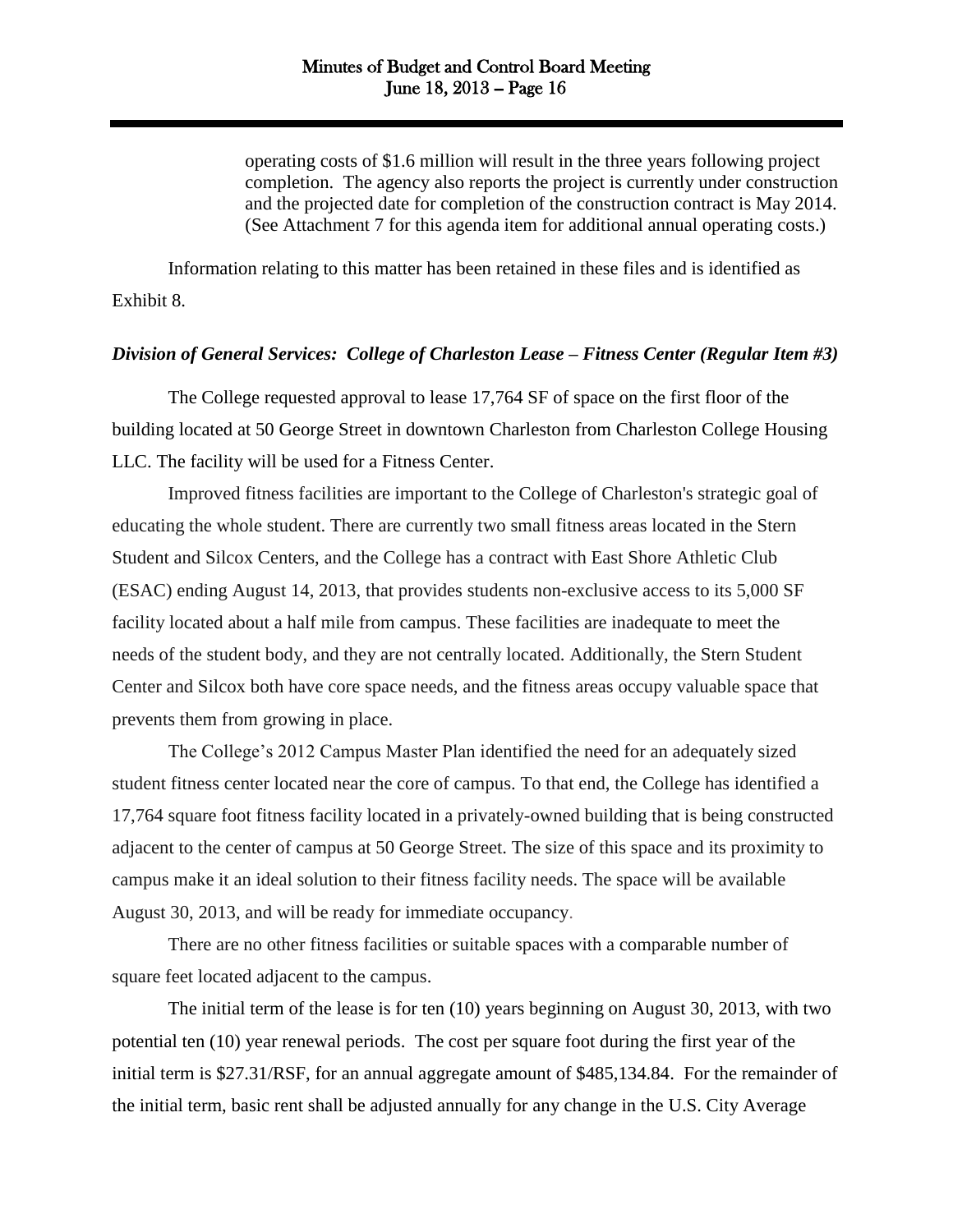Consumer Price Index for all Urban Consumers (CPI-U) based on the percent change in the monthly index for June of each year, subject, however, to a 3% cap on annual increases over the immediately preceding year, regardless of whether the percent change in the CPI-U is higher than said cap. Basic Rent at the beginning of each renewal term shall be increased to fair market value as determined by three MAI designated appraisers doing business in Charleston, South Carolina, one of which is chosen by each of Landlord and Tenant, and the third of whom is chosen by the two appraisers so designated, and thereafter increased by the same CPI-U, not to exceed a three (3%) percent increase each lease year.

Lease payments will be funded with College fees. No fee increase will be associated with this lease. For the purpose of this request, the College estimates a three percent escalation per year.

Based on the NTE (Not to Exceed) data, the total estimated lease cost over the ten (10) year term is \$5,561,527 with an average annual cost of \$556,153 as follows:

|                | <b>Basic Rent</b> |                      |                              |
|----------------|-------------------|----------------------|------------------------------|
|                | <b>PSF</b>        | Maximum Basic Annual | <b>Monthly Maximum Basic</b> |
| Year           | (Rounded)         | Rent                 | Rent                         |
| 1              | \$27.31           | \$485,134.84         | \$40,427.90                  |
| $\overline{2}$ | \$28.13           | \$499,688.89         | \$41,640.74                  |
| 3              | \$28.97           | \$514,679.55         | \$42,889.96                  |
| $\overline{4}$ | \$29.84           | \$530,119.94         | \$44,176.66                  |
| 5              | \$30.74           | \$546,023.54         | \$45,501.96                  |
| 6              | \$31.66           | \$562,404.24         | \$46,867.02                  |
| 7              | \$32.61           | \$579,276.37         | \$48,273.03                  |
| 8              | \$33.59           | \$596,654.66         | \$49,721.22                  |
| 9              | \$34.60           | \$614,554.30         | \$51,212.86                  |
| 10             | \$35.63           | \$632,990.93         | \$52,749.24                  |
| <b>Total</b>   |                   | \$5,561,527.26       |                              |
| <b>AVG</b>     | \$31.31           | \$556,152.73         | \$46,346.06                  |

The College will purchase fitness equipment with an estimated cost of less than \$500,000. Parking is not included as part of the lease. The requested lease does not include maintenance or utilities, and the College estimates an additional \$124,348 will be incurred per year.

The College of Charleston has adequate funds for the lease according to a Budget Approval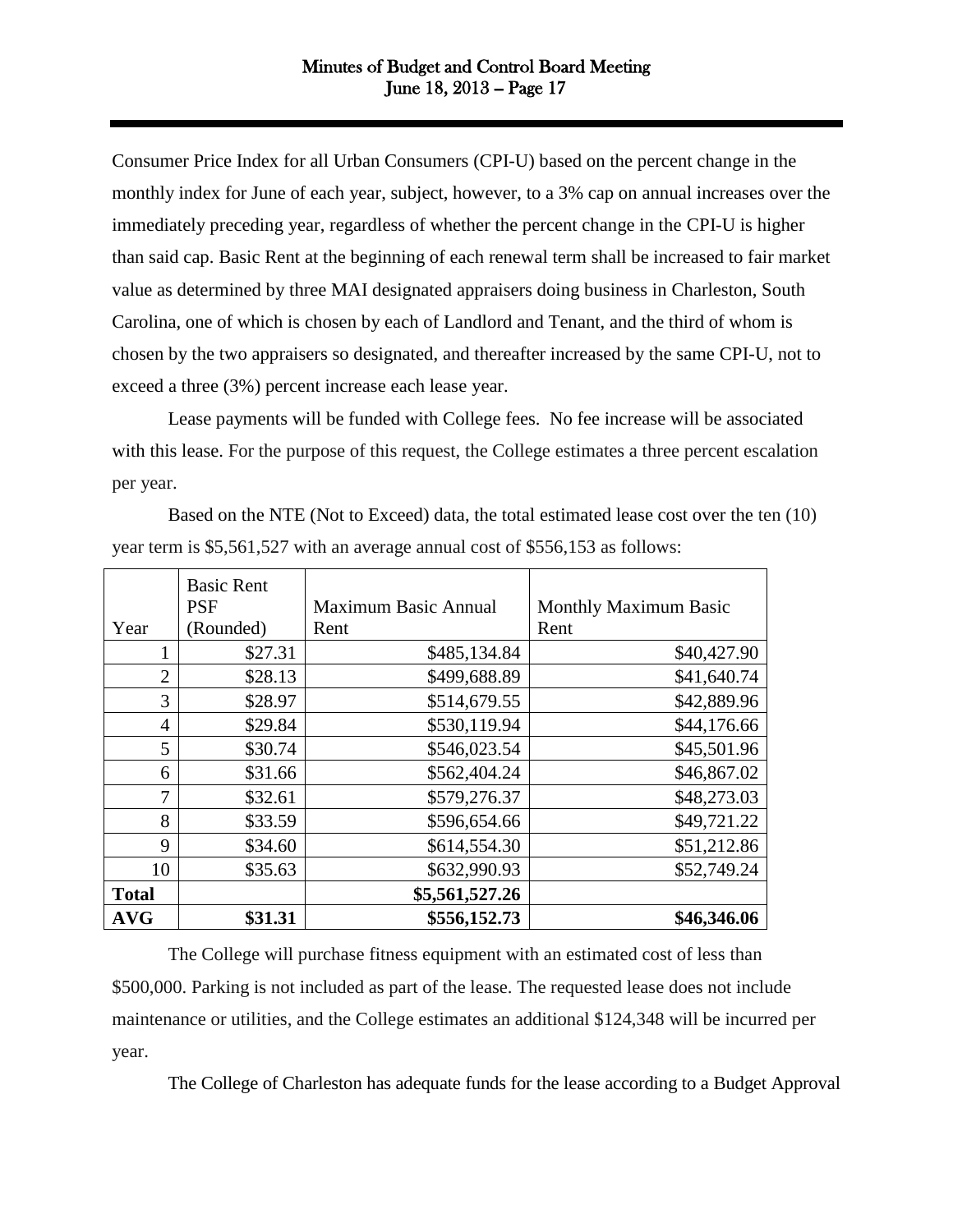Form, which also includes a multi-year plan.

The lease was approved by the Commission on Higher Education at its meeting on May 2, 2013.

Appearing before the Board on behalf of the College of Charleston was Steve Osborne, Executive Vice President for Business Affairs. Mr. Eckstrom asked how the College knows that it is entering into this lease, or the lease in regular session item #4, at market rates. He asked if there was a competitive process the College pursued in arranging the lease. Mr. Osborne said that a little more than a year ago the College of Charleston put out an RFP for a residence hall and a fitness center. Mr. Eckstrom asked if the RFP was for a lease or construction to which Mr. Osborne replied it was for construction. He said that they received two responses and that one was nonresponsive because the proposed site was on the peninsula and the second response was at the present site. He said the RFP had an opening date of August 2014 and the developer responded with a proposed date of August 2013. He said the College did not feel that would give them time to get everything done and the developer time for construction. He said as a result they did not go forward with the RFP, but the developer decided to go forward with the project privately and has constructed an eight story building that is virtually on the campus. Mr. Eckstrom asked if this is college property. Mr. Osborne said that it was not college property, but is parking lot space they once leased. He said the developer purchased the parking lot space and built a residence hall with a fitness center on the first floor. He said with regard to the fitness center the College thought it was in its best interest to lease a fitness center rather than build one.

Upon a motion by Senator Leatherman, seconded by Mr. White, the Board approved the proposed lease of 17,764 SF of space for the College of Charleston at 50 George Street in Charleston from Charleston College Housing, LLC, for ten (10) years beginning on August 30, 2013, with two potential ten (10) year renewal periods. The exercise of the renewal periods must be approved by the Board. Governor Haley, Mr. Loftis, Senator Leatherman, and Mr. White voted for the item. Mr. Eckstrom voted against the item.

Information relating to this matter has been retained in these files and is identified as Exhibit 9.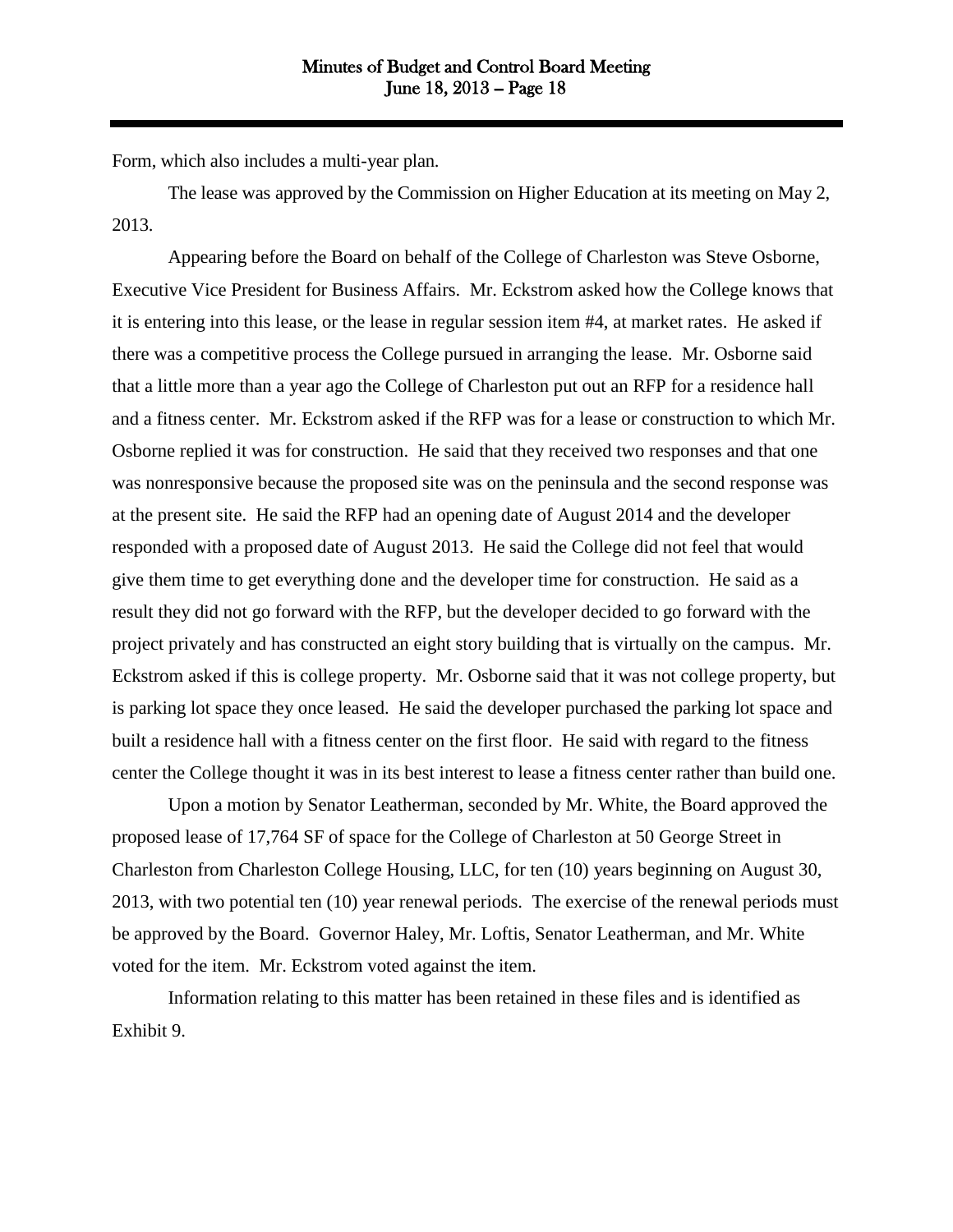### *Division of General Services: College of Charleston Lease – Fountain Walk (Regular #4)*

The College requested approval to lease 41,000 SF of space at Fountain Walk located at 360 Concord Street in downtown Charleston from R. E. R. Investments, Limited Company. The facility will be used for offices, classrooms, art studios and science labs.

This is a prime location as the property is adjacent to a parking garage already used by the College as well as a public transportation stop. The site is also within walking distance of the main campus. The College will begin the renovation of the Rita Hollings Science Center and Simons Center for the Arts (two major academic buildings) within the next 12 months. This will require the relocation of occupants for the duration of the renovations. There is also the need to complete renovations and reconfigurations of existing space to meet the programmatic needs of academic and administrative units. The College does not have available space on campus to accommodate the shifts of these departments. Therefore, the College is seeking a long-term lease solution in the immediate downtown Charleston area.

The initial term of the lease is for seven years beginning on January 1, 2014 and ending on December 31, 2020, with one renewal period of seven additional years. The cost per square foot during the first year of the initial term is \$29/RSF, for an annual aggregate amount of \$1,189,000. For the remainder of the initial term and for the extended term, basic rent shall be adjusted annually for any change in the U.S. Consumer Price Index for all Urban Consumers (CPI-U) based on the percent change in the monthly index for April of each year, subject, however, to a 3% cap on annual increases over the immediately preceding year, regardless of whether the percent change in the CPI-U is higher than said cap. The rate includes all expenses with the exception of utilities, which will be the responsibility of the College. The utility expense estimate is \$3.50/SF. Additionally, the landlord has agreed to provide \$30/SF in upfit costs.

Lease payments will be funded with College fees. No fee increase will be associated with this lease. Based on the NTE (Not to Exceed) data, the total estimated lease cost over the seven year term is \$9,110,667.53.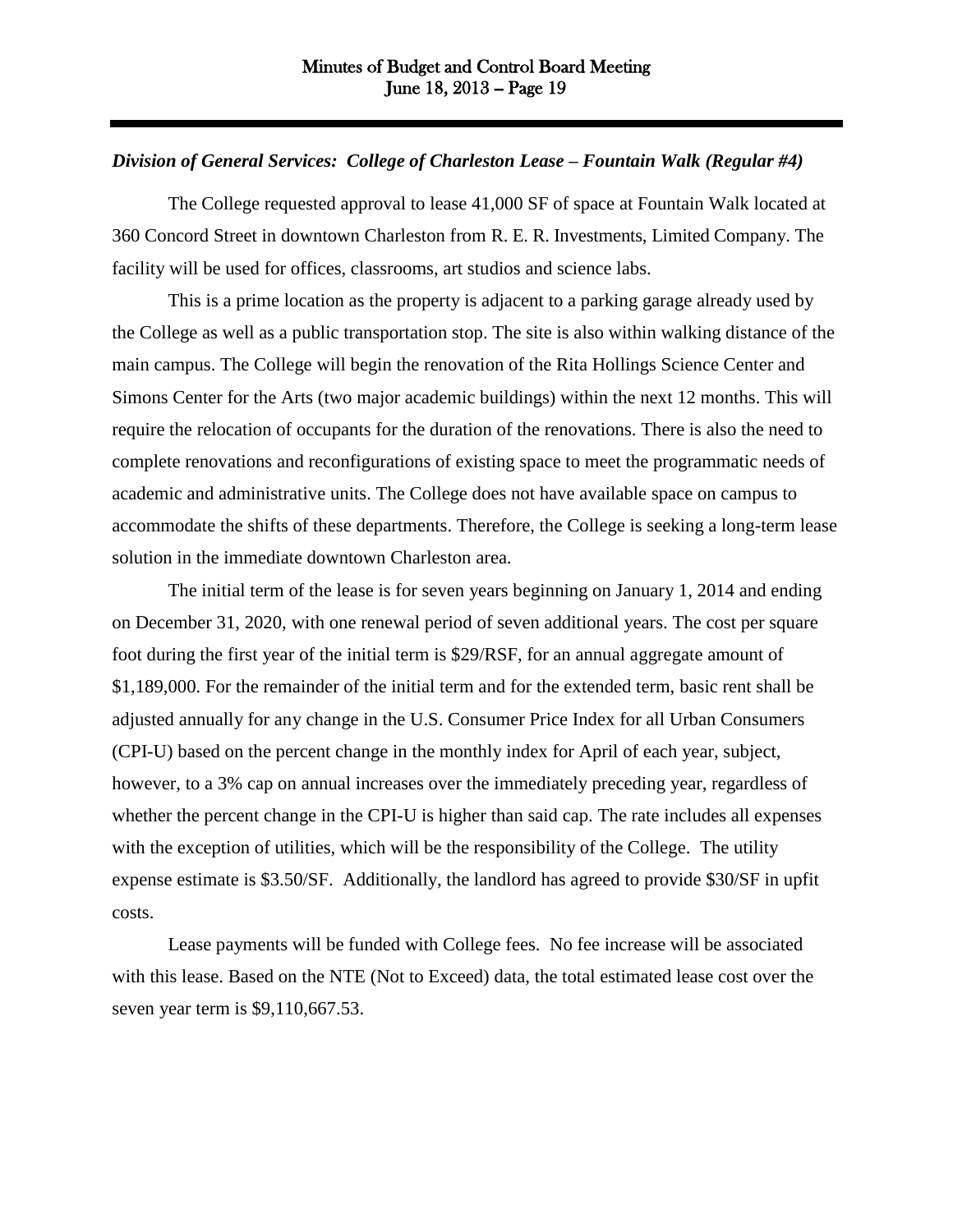|                | <b>Basic Rent PSF</b> | <b>Maximum Basic Annual</b> | <b>Monthly Maximum Basic</b> |
|----------------|-----------------------|-----------------------------|------------------------------|
| Year           | (Rounded)             | Rent                        | Rent                         |
|                | \$29.00               | \$1,189,000.00              | \$99,083.33                  |
| $\overline{2}$ | \$29.87               | \$1,224,670.00              | \$102,055.83                 |
| 3              | \$30.77               | \$1,261,410.10              | \$105,117.51                 |
| $\overline{4}$ | \$31.69               | \$1,299,252.40              | \$108,271.03                 |
| 5              | \$32.64               | \$1,338,229.98              | \$111,519.16                 |
| 6              | \$33.62               | \$1,378,376.87              | \$114,864.74                 |
| 7              | \$34.63               | \$1,419,728.18              | \$118,310.68                 |
| <b>Total</b>   |                       | \$9,110,667.53              |                              |
| <b>AVG</b>     | \$31.74               |                             | \$108,460.33                 |

There will be an additional 14,000 SF available for lease in mid to late 2014. The College anticipates a need to lease this space as well. The requested action amount does not account for this additional square footage. Separate approval of this space will be sought through a lease amendment.

Comparables of similar state agency space and other commercial property lease rates in the Charleston area are as follows:

| Agency/Location          | Rate/SF |
|--------------------------|---------|
| SC Department of Revenue | \$27.32 |
| 1 South Park Circle      |         |
| Vacant                   | \$35.00 |
| 25 Calhoun Street        |         |
| Vacant                   | \$32.50 |
| 40 Calhoun Street        |         |

The College of Charleston has adequate funds for the lease according to a Budget Approval Form, which also includes a multi-year plan.

The lease was approved by the Commission on Higher Education at its meeting on May 2, 2013.

Appearing before the Board on behalf of the College of Charleston was Steve Osborne, Executive Vice President for Business Affairs. Mr. Eckstrom said his question is the same as before and asked how the College knows that it is entering into this lease at market rate. He noted that there is a different base rent and that the building is configured as a classroom building. Mr. Osborne stated the building will be configured for classrooms and that there will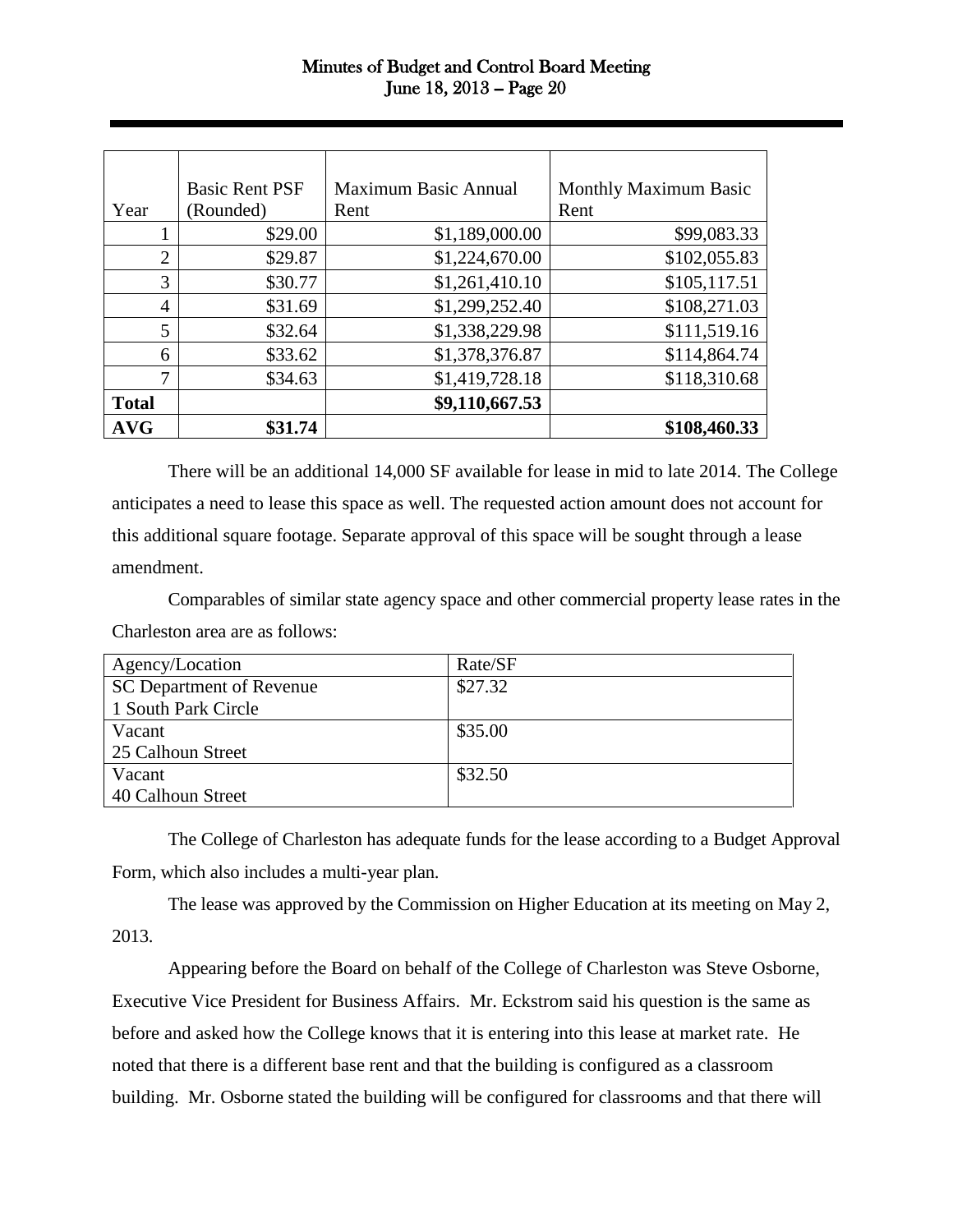be some upfitting costs. He said the space will be converted into classrooms, labs, and academic office space. He noted that the College will renovate the Hollings Science Center and this space will be used as swing space to set up classrooms and labs for the transition and will be followed with an art center. Mr. Eckstrom asked what assurance is there that the College is getting the best rent rate. Mr. Osborne said they have worked with General Services on this matter and the market rate on this space is \$28 to \$35 per square foot. He said for this lease the base rate is \$29 per square foot plus utilities, but does not include taxes and insurance. He said the estimated cost for utilities is \$3.50 per square foot which would make the rate \$32.50 per square foot and put the rent rate within the \$28 to \$35 per square foot range.

Mr. Eckstrom further asked whether there was an RFP for the lease. Mr. Osborne responded that there was not, but noted that they worked with General Services to find space. He stated that the College looked at several spaces over time and that General Services reviewed their work. He said that this was the only option available to them for 40,000 square feet during the time period they looked. Governor Haley asked if there should have been an RFP for this matter. Mr. Osborne said the statute does not require an RFP, noting that they were required to work with General Services and look at available space. He said that if the space fits the need there is no requirement for an RFP.

Mr. Loftis asked what is in the rest of the building. Mr. Osborne said the building is primarily an office building. Mr. Loftis clarified by asking about the gymnasium being built. Mr. Osborne said that it is new construction and there is nothing presently there. Mr. Loftis asked when it would be ready to which Mr. Osborne responded it would be ready in August. Mr. Loftis commented that it is effectively available for rent to which Mr. Osborne said that was correct. Mr. Loftis asked if the price for that space was lower than the space in question. Mr. Osborne responded that it was lower with rental rate of \$27.31 per square feet.

Upon a motion by Mr. White, seconded by Senator Leatherman, the Board was asked to approve the proposed lease of 41,000 SF of space for the College of Charleston at Fountain Walk at 360 Concord Street in Charleston from R. E. R. Investors, Limited Company. The Board denied the proposed lease. Mr. White and Senator Leatherman voted to approve the lease. Governor Haley, Mr. Loftis, and Mr. Eckstrom voted to deny the lease.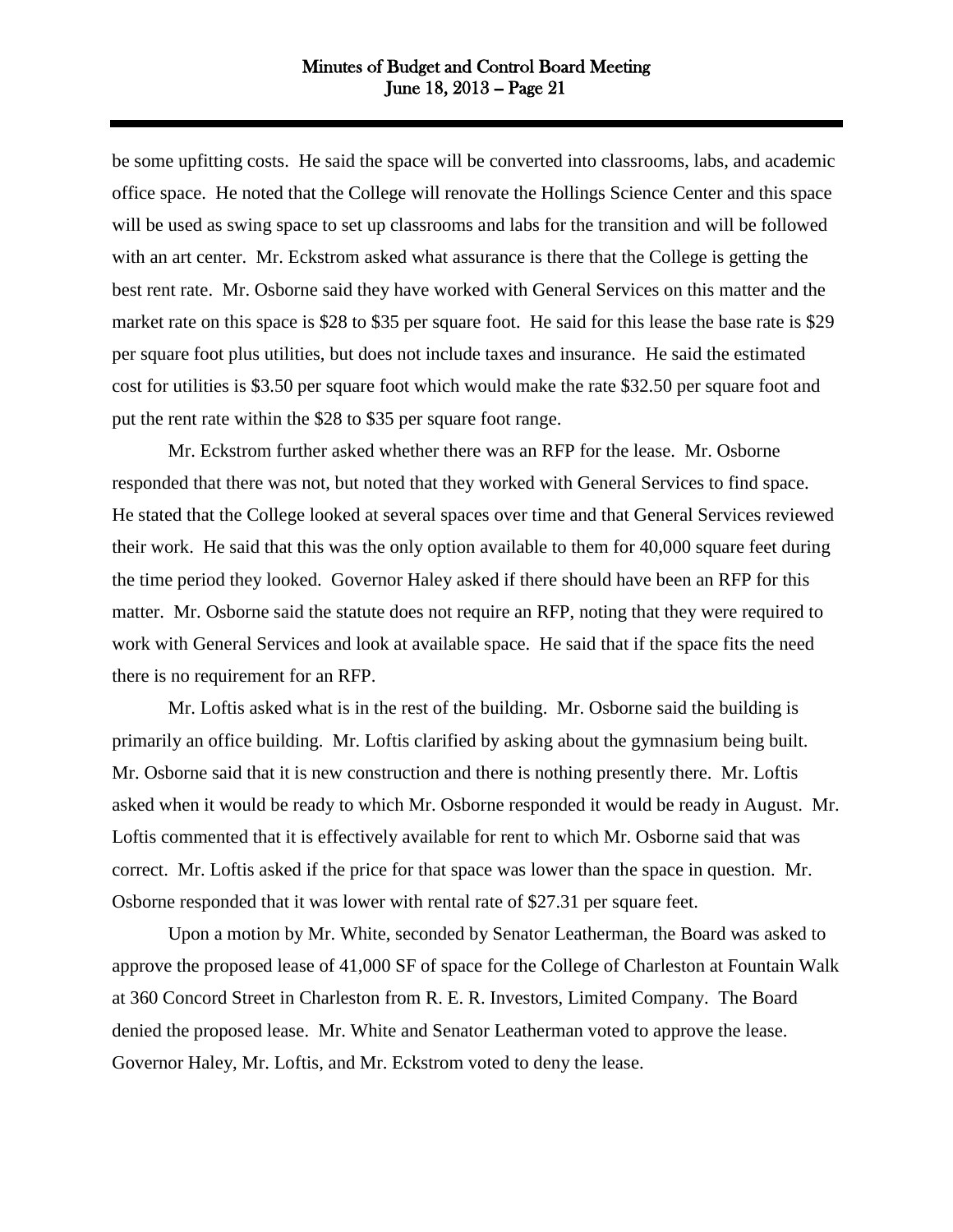Information relating to this matter has been retained in these files and is identified as Exhibit 10.

### *Division of General Services: Department of Health and Human Services Lease (Reg. #5)*

The SC Department of Health and Human Services (HHS) requested approval to continue leasing from AMOMMARC I, LLC, and AAC Columbia Limited Partnership (Landlord) 141,031 rentable square feet in the basement and mezzanine areas and all 14 floors of the Tower building and 7,200 rentable square feet of receiving space in the Theatre building located at 1801 Main Street in Columbia, commonly known as Jefferson Square. The leased space will house all administrative offices of HHS. HHS' current lease at the location expires June 30, 2013. As a result of negotiations and termination and consolidation of two other leases at 1813 Main Street, HHS will save over \$9.4M over the 10 year term of the new lease as compared with the current leases.

The lease term will be for ten (10) years commencing on July 1, 2013. Rent will be \$2,031,588.60 per year (\$14.15/RSF for the Tower and \$5.00/RSF for the Theatre annually) plus parking for the first five (5) years of the lease. Thereafter, basic rent increases by 1.5% annually for the Tower space only. Comparables of similar state agency office space in the Columbia area are as follows:

| Agency/Location                 | Rate    |
|---------------------------------|---------|
| SC Department of Commerce       | \$16.00 |
| SC Department of Insurance      | \$15.62 |
| SC Retirement System Investment | \$14.65 |
| Commission                      |         |
|                                 |         |

HHS will continue to lease parking spaces for its employees in the parking garage located adjacent to the leased building. The rate under the new lease remains at \$34/space per month for 475 spaces. The annual cost for parking is \$193,800; however, HHS will recoup \$57,000 of this cost annually from its employees.

Landlord will provide up to \$250,000 in renovations over the term of the lease. There is an option to purchase the building within the first two (2) years of the lease term with Board approval at the time of purchase. Should tenant exercise the option, Landlord will credit \$1/RSF per year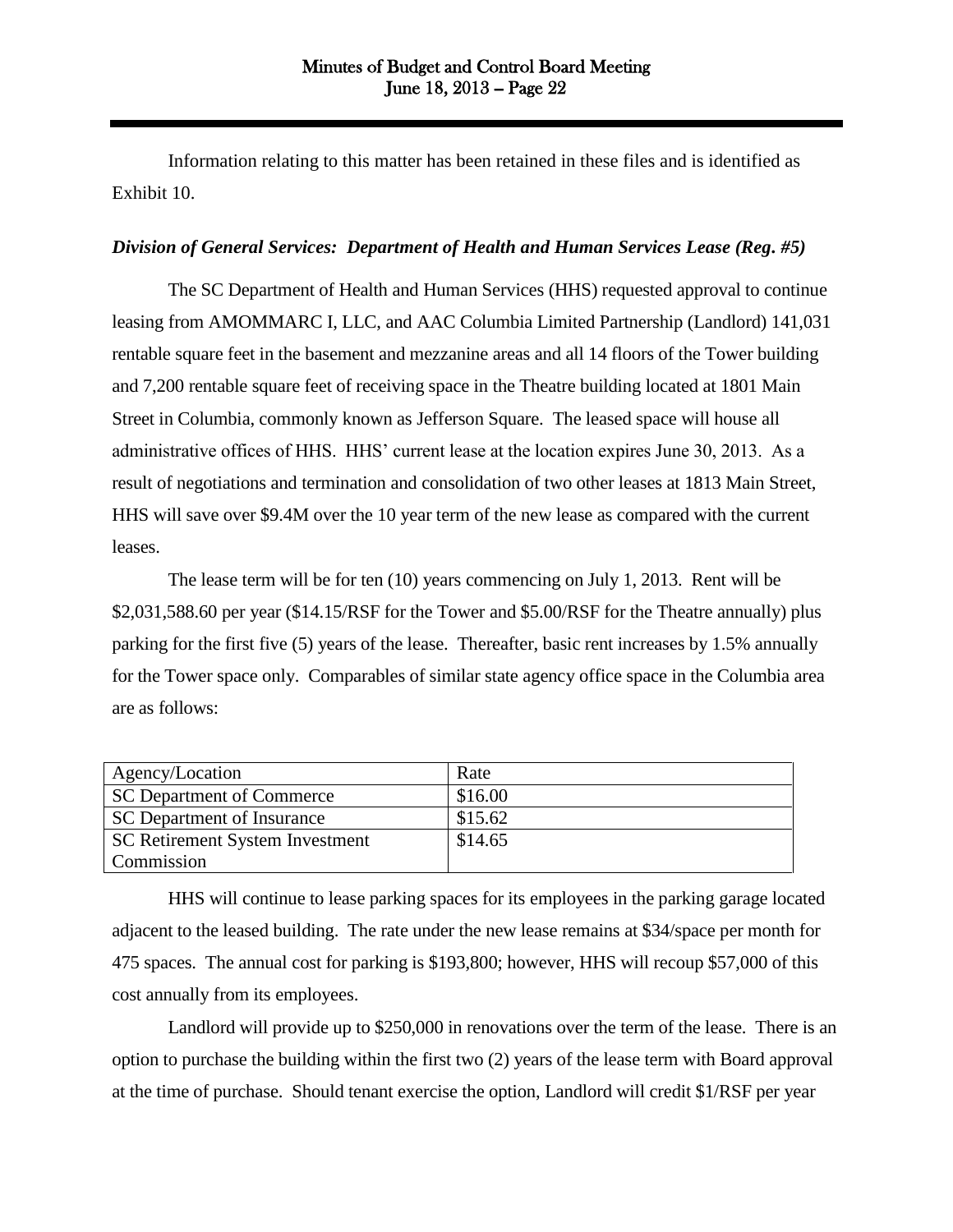from the commencement of the lease term up to the date of purchase toward the purchase price.

 No operating cost increases are applicable to the Theatre space. For the Tower, operating cost increases are capped at three (3%) percent (down from five (5%) percent in the current lease), beginning with the first year of the lease. Assuming operating expenses increase at three (3%) percent per year, the maximum rent over the term of the lease is as follows:

| <b>YR</b>      | <b>Annual Basic</b><br><b>Office Rent</b> | Annual<br><b>Basic</b><br>Receiving<br>Rent | Annual<br><b>Parking Rent</b><br>less Credit | <b>Annual Total</b><br>(Office,<br>Receiving,<br>Parking) | <b>Monthly</b><br><b>Amount Total</b> | <b>Basic Rent</b><br><b>Office PSF</b><br>(Rounded) | <b>Basic</b><br>Rent<br>Receiving<br><b>PSF</b> |
|----------------|-------------------------------------------|---------------------------------------------|----------------------------------------------|-----------------------------------------------------------|---------------------------------------|-----------------------------------------------------|-------------------------------------------------|
| 1              | \$1,995,588.60                            | \$36,000                                    | \$136,800                                    | \$2,168,388.60                                            | \$180,699.05                          | \$14.15                                             | \$5.00                                          |
| 2              | \$1,995,588.60                            | \$36,000                                    | \$136,800                                    | \$2,168,388.60                                            | \$180,699.05                          | \$14.15                                             | \$5.00                                          |
| 3              | \$1,995,588.60                            | \$36,000                                    | \$136,800                                    | \$2,168,388.60                                            | \$180,699.05                          | \$14.15                                             | \$5.00                                          |
| $\overline{4}$ | \$1,995,588.60                            | \$36,000                                    | \$136,800                                    | \$2,168,388.60                                            | \$180,699.05                          | \$14.15                                             | \$5.00                                          |
| 5              | \$1,995,588.60                            | \$36,000                                    | \$136,800                                    | \$2,168,388.60                                            | \$180,699.05                          | \$14.15                                             | \$5.00                                          |
| 6              | \$2,149,312.44                            | \$36,000                                    | \$136,800                                    | \$2,322,112.44                                            | \$193,509.37                          | \$15.24                                             | \$5.00                                          |
| 7              | \$2,181,552.12                            | \$36,000                                    | \$136,800                                    | \$2,354,352.12                                            | \$196,196.01                          | \$15.47                                             | \$5.00                                          |
| 8              | \$2,214,275.40                            | \$36,000                                    | \$136,800                                    | \$2,387,075.40                                            | \$198,922.95                          | \$15.70                                             | \$5.00                                          |
| 9              | \$2,247,489.60                            | \$36,000                                    | \$136,800                                    | \$2,420,289.60                                            | \$201,690.80                          | \$15.94                                             | \$5.00                                          |
| 10             | \$2,281,201.92                            | \$36,000                                    | \$136,800                                    | \$2,454,001.92                                            | \$204,500.16                          | \$16.18                                             | \$5.00                                          |
| <b>Total</b>   | \$21,051,774.48                           | \$360,000                                   | \$1,368,000                                  | \$22,779,774.48                                           |                                       |                                                     |                                                 |
| Avg            | \$2,105,177.45                            | \$36,000                                    | \$193,800                                    | \$2,277,977.45                                            | \$189,831.45                          | \$14.93 PSF                                         | \$5.00<br><b>PSF</b>                            |

HHS has adequate funds for the lease according to a Budget Approval Form, which also includes a multi-year plan. Lease payments will be made from state appropriations, federal funding from the US Department of Health and Human Services, funds collected from overpayments, fraud and abuse, and third party liability used to offset administrative costs as authorized by legislative provisos.

The space allocation for the new lease is 86,970 square feet for staff. Space is allocated for 666 employees. The remaining 61,620 square feet is to be utilized for storage, conference rooms, reception area, work areas, library, break room, computer server area, receiving space and common areas.

Mr. Eckstrom asked if an RFP was issued for this lease. Ashlie Lancaster with General Services responded that a solicitation was conducted for this lease. Mr. Eckstrom asked if there were other respondents. Ms. Lancaster said there were four respondents and one was eliminated based on the condition of the property. She said site visits were done for the other two properties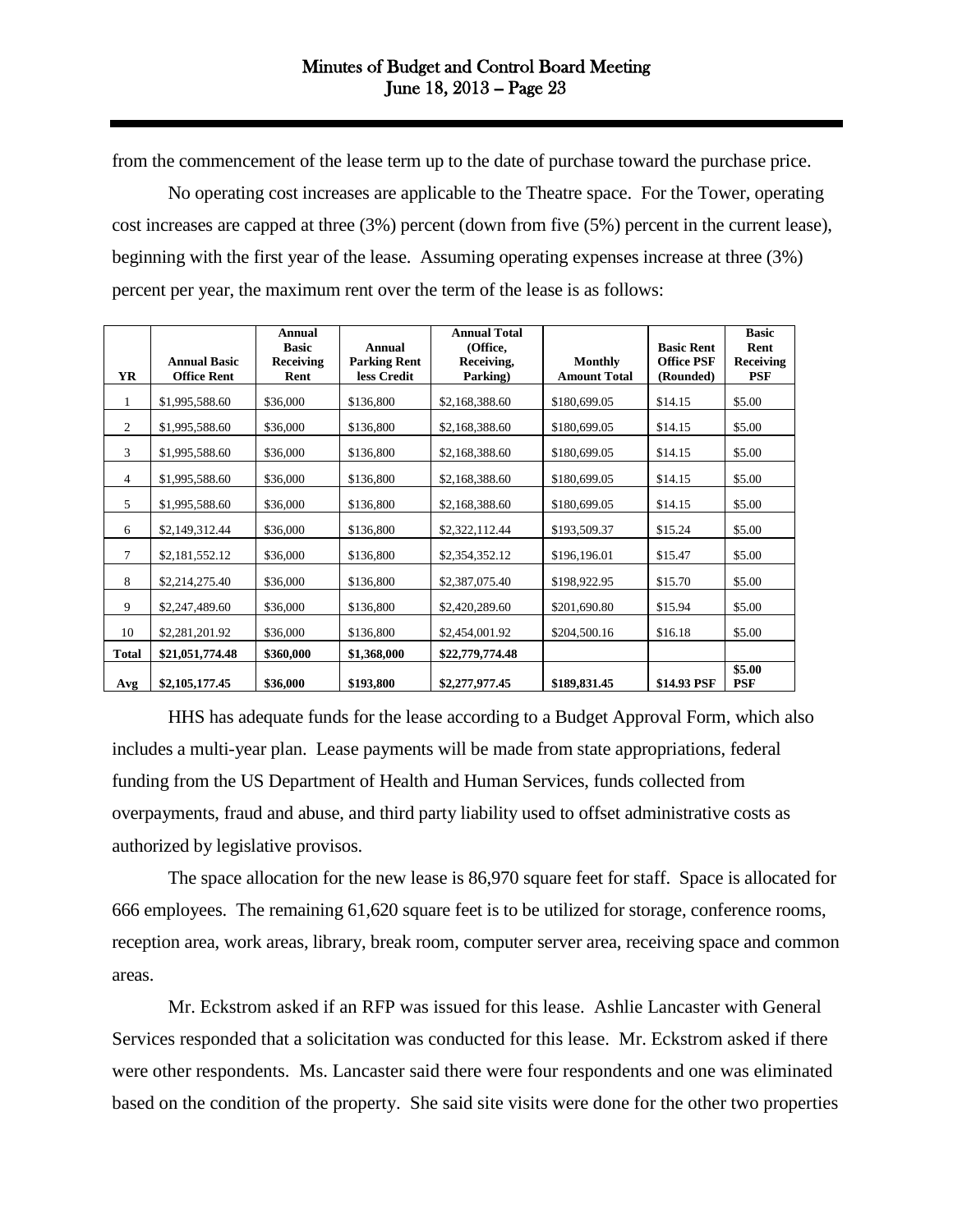and noted both properties were not in the downtown area. She said that they looked to find appropriate space within an appropriate location.

Mr. Eckstrom also asked how this rate compared with the rates of the other two satisfactory respondents. Ms. Lancaster said General Services negotiated with the current landlord for them to lower their rate to the rate of the lowest bidder with acceptable property. She noted that the other properties, taking into account moving costs, were more expensive than the current landlord's property. Governor Haley commented that she wanted to praise the Board staff and DHHS and Director Tony Keck for savings of \$9.4 million that will be realized through this lease over 10 years. She said it is really impressive how everyone worked together to save nearly a million dollars per year on the lease.

In further discussion, Mr. Eckstrom asked why DHHS needed so much receiving space. Beth Hutto and Mike Cannon both with DHHS responded on behalf of DHHS. Ms. Hutto said they use the space for receiving furniture and computers and for their mail operation center. Ms. Lancaster indicated that DHHS was paying \$13 per square foot for the space, but General Services was able to negotiate the cost down to \$5 per square foot for the term with no increase in operating costs. Mr. Cannon said they consolidated offices from the Klondike Building and they have furniture that is not going to be used and they needed the space as a holding area to change out furniture that would be sent to State Surplus Property. Mr. Eckstrom commented that it does not seem to be an efficient use of the space as a storage area. Ms. Lancaster stated that the area is not just for storage but will also be utilized for DHHS's mail processing and receiving. She said use of the area as a storage space is temporary and it will also be used to relocate other operations that are currently in the Klondike building. Ms. Lancaster noted that the lease provides for DHHS to relinquish the space if it determines that it no longer needs it. Mr. Eckstrom further asked why there was a need to have the agency uptown. Ms. Hutto stated that the location is close to the legislature and sister agencies, but the cost of the lease is what is important. Ms. Lancaster stated DHHS realized that if an appropriate lease could not be negotiated with the current landlord they would have to move.

Mr. Loftis asked how many employees were in the building. Ms. Lancaster said there were 483 employees in the building, but over the next 1½ years as other DHHS agency leases expire they will house 666 employees in the building.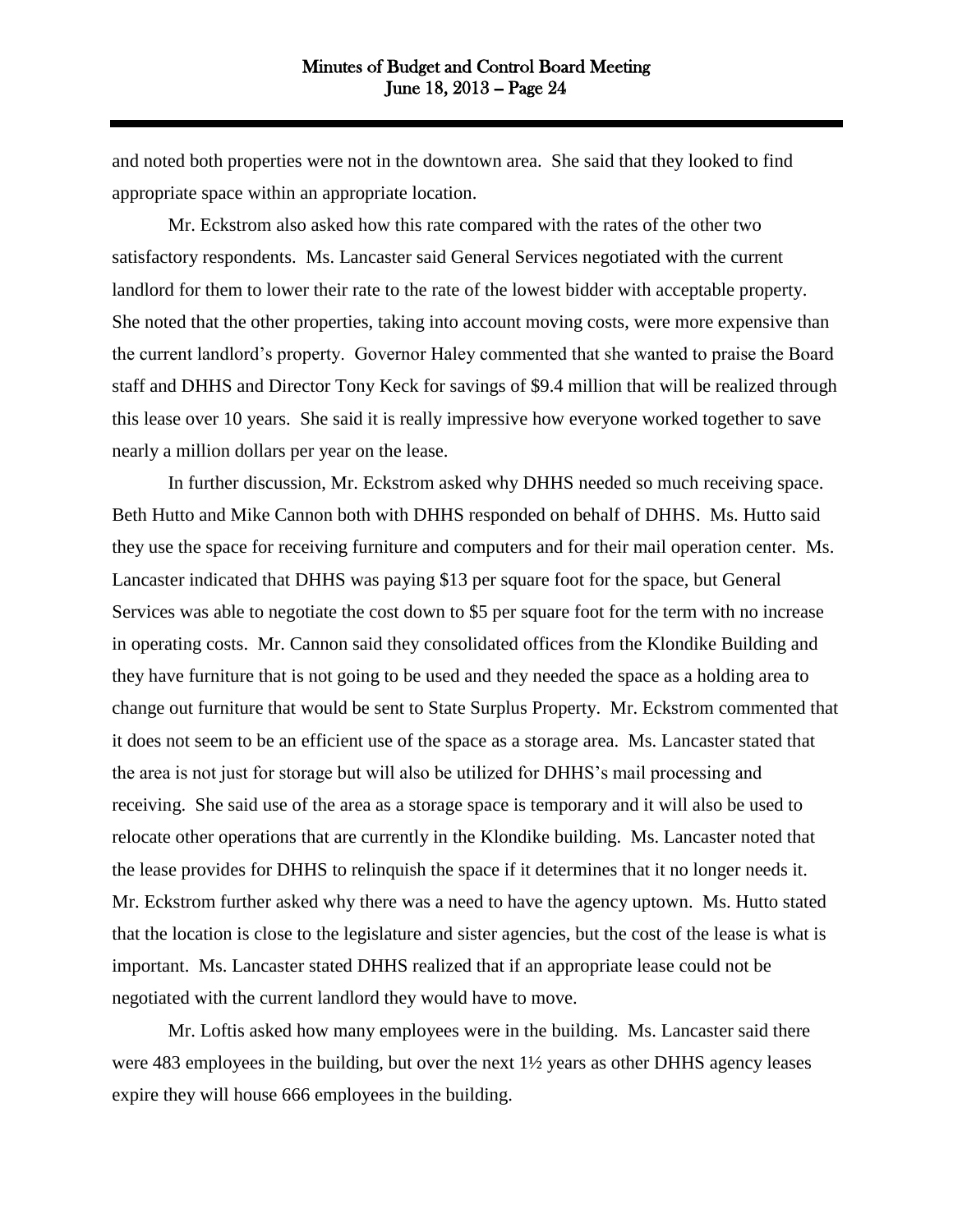Upon a motion by Mr. White, seconded by Senator Leatherman, the Board approved the proposed ten year (10) year lease for Health and Human Services from AMOMMARC I, LLC, and AAC Columbia Limited Partnership 141,031 rentable square feet in the basement and mezzanine areas and all 14 floors of the Tower building and 7,200 rentable square feet of receiving space in the Theatre building located at 1801 Main Street in Columbia, commonly known as Jefferson Square.

Information relating to this matter has been retained in these files and is identified as Exhibit 11.

## *University of South Carolina: Not Exceeding \$14,000,000 Principal Amount Athletic Facilities Revenue Bonds, Series 2014A of the University of South Carolina, and Athletic Facilities Revenue Bond Anticipation Notes (Regular Session Item #6)*

The Board was asked to adopt a resolution making provision for the issuance and sale of not exceeding \$14,000,000 Principal Amount Athletic Facilities Revenue Bonds, Series 2014A of the University of South Carolina, and Athletic Facilities Revenue Bond Anticipation Notes.

The proceeds from the sale of the bonds will be used for the purposes of (i) reimbursing the University for capital expenditures previously made in connection with, and paying the costs to construct and equip a new football indoor practice facility, including capitalized interest on the Series 2014A bonds, if any; (ii) funding the Series 2014A Debt Service Reserve Fund or purchasing a debt service reserve fund substitute, if any; and (iii) paying certain costs and expenses relating to the issuance of the Series 2014A bonds, including a municipal bond insurance premium.

Governor Haley commented that the funds involved in this matter are private funds. She stated the fact that any university has to come to the Board for private funds that are dollars generated from their athletic revenues is a waste of time and money. She said she questions why the Board needs to approve this item when it does not involve tax dollars. She noted that going through this process adds months to the process while construction costs continue to rise. Governor Haley indicated that she wanted to see the process streamlined. She said that certain projects should be scrutinized, but when the funds are private funds going through this process it slows down the universities. Senator Leatherman commented the funds were generated using taxpayer facilities. He said the Board needs to look at these projects to make sure the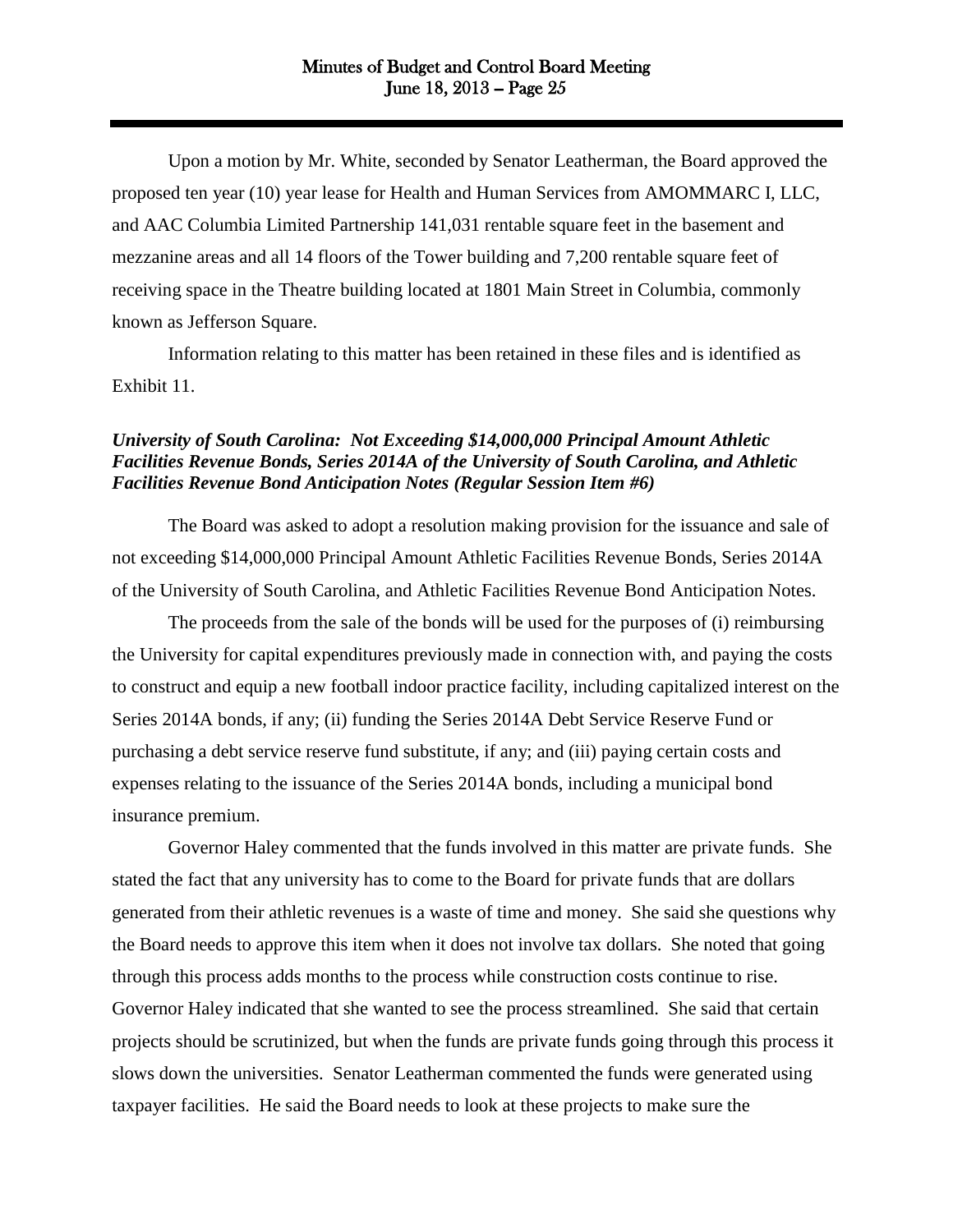universities are not getting out of line.

Upon a motion by Senator Leatherman, seconded by Mr. Eckstrom, the Board adopted a resolution making provision for the issuance and sale of not exceeding \$14,000,000 Principal Amount Athletic Facilities Revenue Bonds, Series 2014A of the University of South Carolina, and Athletic Facilities Revenue Bond Anticipation Notes.

Information relating to this matter has been retained in these files and is identified as Exhibit 12.

## *Future Meeting*

Governor Haley stated that her only concern about scheduling a future meeting was that the Board would need to meet to approve the cyber-security RFP. Ms. Adams stated that the Board would need to meet prior to the next regularly scheduled meeting to approve the RFP. She stated that the Board would need to have a special call meeting. Governor Haley asked when the meeting would be held. Ms. Adams responded by mid-July if everyone is available.

Upon a motion by Senator Leatherman, seconded Mr. Eckstrom, the Board agreed to meet at 10:00 a.m. on Tuesday, August 13, 2013.

# *Department of Commerce: Approval of Not Exceeding \$120,000,000 General Obligation State Economic Development Bonds; Bridge Financing and Inter-Agency Agreement; and Acquisition and Lease of Real Property (Regular Session Item 8)*

The Board was asked to adopt a resolution making provision for the issuance of not to exceed \$120,000,000 in General Obligation State Economic Development bonds pursuant to the General Obligation State Economic Development Act, as amended. The bonds will be used to finance qualifying infrastructure to support significant new job creation and investment by The Boeing Company associated with Boeing's Phase II expansion in Charleston County and in this state. The bonds will be charged against the State's general available 5% general obligation debt limit.

The qualifying infrastructure to be financed with bond proceeds is the acquisition of real property by the South Carolina Department of Commerce, Division of Public Railways ("Public Railways") and the development and mitigation of that real property to support Boeing's expansion. After acquiring the property with bond proceeds, Public Railways intends to lease the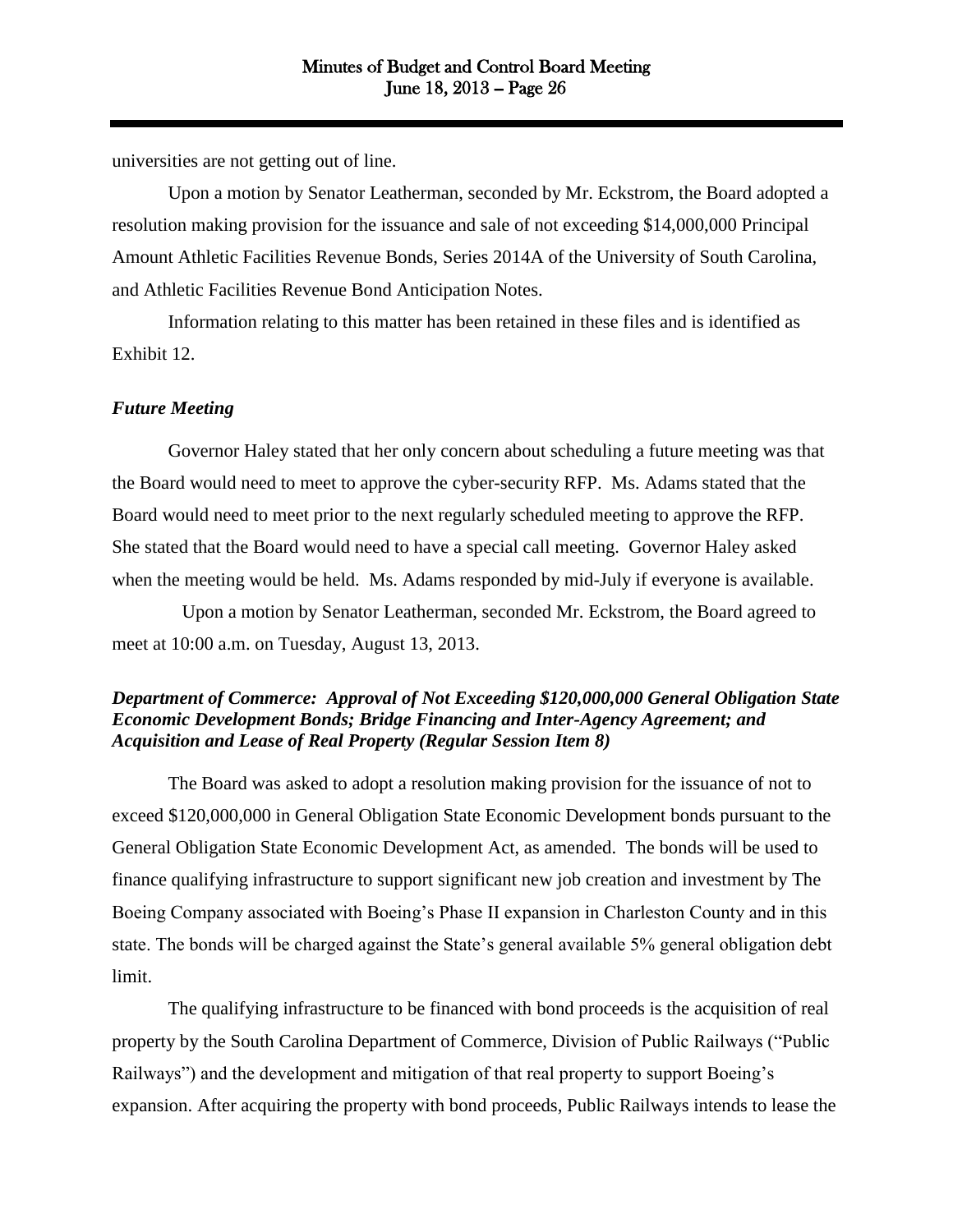property to Boeing for nominal consideration pursuant to a ground lease with initial and extension terms not to exceed 50 years collectively. It is anticipated that the ground lease will give Boeing an option to purchase the property and that the option may be exercised by Boeing upon or after expiration of the initial term which will not exceed 15 years. The lease and option to purchase will be on terms mutually agreed to by the Department of Commerce and Boeing and subject to review and approval by the Division of General Services. The Division will notify Board members of receipt of the lease and option to purchase. The Board was also asked to approve a bridge financing loan by and between the South Carolina Department of Commerce and the Office of the State Treasurer as proposed in the Inter-Agency Agreement and approve the form of the Inter-Agency Agreement. A copy of the Agreement was attached as part of the agenda item.

Appearing before the Board on this item was Secretary of Commerce Robert Hitt. Mr. Hitt thanked the Board members for their support on this matter. He stated that after being in the State for five years Boeing has decided to invest an additional one billion dollars in the State. He noted that a lot of exciting activity is coming and that this move will help facilitate that process.

Mr. Loftis asked if the enhancement is the \$1.1 billion to which Mr. Hitt responded yes. Mr. Loftis asked when the enhancement would begin. Mr. Hitt said that under the statute there is a look back to the year in which the enhancement commenced. He said that would go back to the acquisition period which is January 2013. Mr. Loftis further noted that he has not seen the actual lease and option. He stated that that responsibility should not be put upon the staff and that the matter should be reviewed by General Services and come back to the Board for ratification. Mr. Hitt indicated that Commerce has done these kinds of leases before and that they can handle reviewing it. He stated, however, that he will do what the Board asks.

Mr. Eckstrom noted that general obligation bonds will be issued, asked how will the State be protected by holding the property since it is not a collaterized instrument. Mr. Hitt said that the State's interest is that a portion of the bonds will be used to acquire real estate and Commerce will hold tight to the real estate during the life of the bonds. He said if there is a default the State will own the property. Governor Haley cautioned the Board members that if the question became any more detailed the Board would have to go into executive session.

Mr. Eckstrom asked if the company has shown any willingness to purchase the property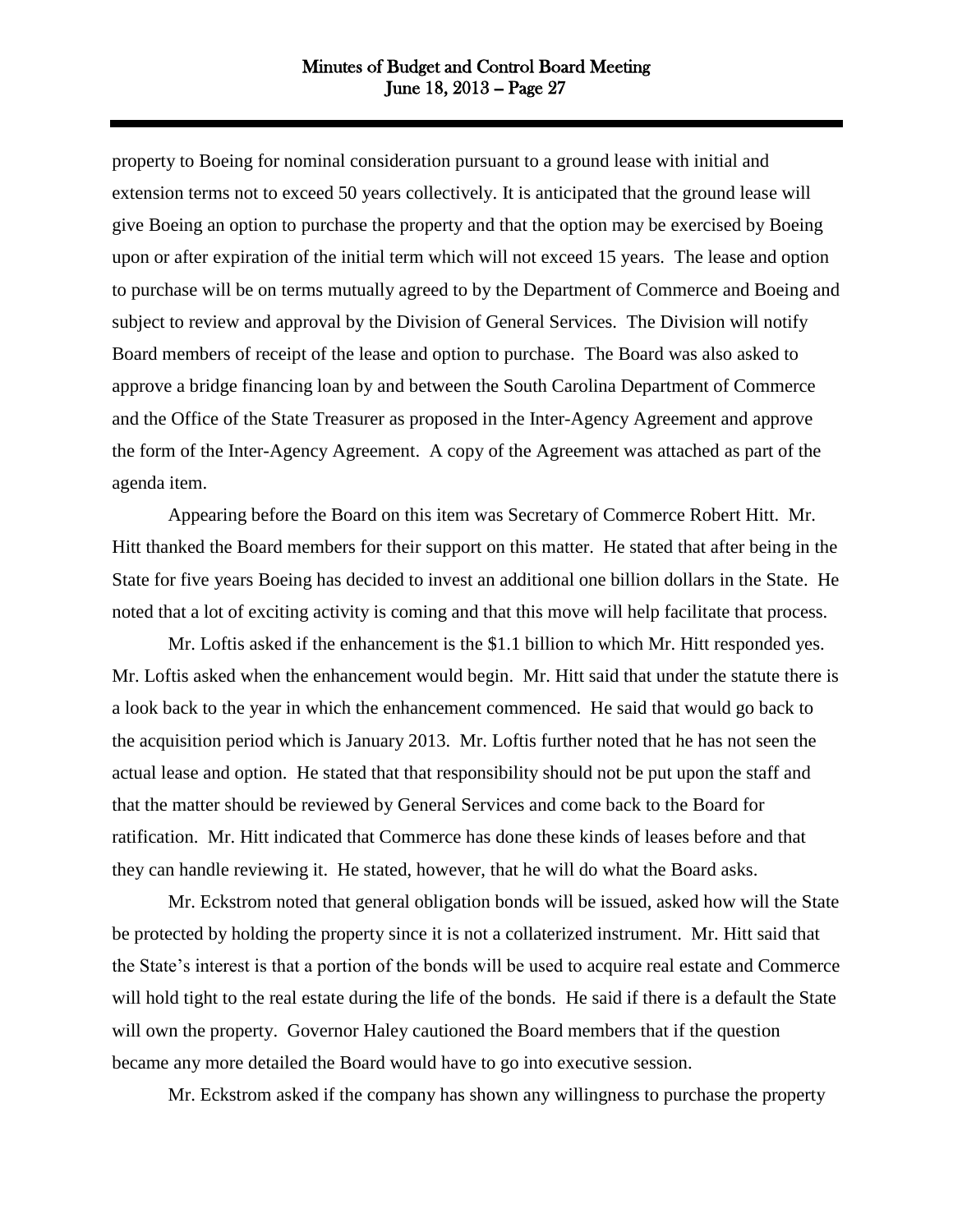at the beginning of the lease period to avoid the lease arrangement, since the company intends to purchase the property at the end of the lease period. Mr. Hitt stated that the General Assembly with the concurrence of Governor Haley has made an offer to Boeing of \$120 million of value to be used in whatever form or fashion the company would require. He said Boeing has asked Commerce to acquire land for them and remediate it. Mr. Eckstrom asked what does the State get out of the lease period. Mr. Hitt indicated that answering the question would mean getting into some details that are not finalized. He said the Board may want to have that discussion in a different format.

Senator Leatherman commented that Boeing coming to the State was a huge game changer. He said the second plant is presently out for bid and is not on airport property. He said the RFP Boeing issued indicates that the plant will be within 20 miles of the Boeing plant. He commented that the State has not yet seen what Boeing will do long term.

Upon a motion by Senator Leatherman, seconded by Mr. White, the Board as requested by the Department of Commerce, took the following actions concerning The Boeing Company's Phase II expansion in Charleston County:

- a. Adopted the resolution to approve the issuance of not to exceed \$120,000,000 in General Obligation State Economic Development Bonds and effect the issuance of the bonds;
- b. Approved a bridge financing loan between state agencies proposed in the Inter-Agency Agreement and approve the form of the Inter-Agency Agreement;
- c. Approved the acquisition of real property by Public Railways to support Boeing's Phase II expansion; and
- d. Approved the lease of real property by Public Railways to Boeing, including an option to Boeing to purchase the property, pursuant to a Ground Lease to be finalized. The Ground Lease and option to purchase is subject to review and approval of the Division of General Services. The Division shall notify Board members of receipt of the Ground Lease and option to purchase

Information relating to this matter has been retained in these files and is identified as Exhibit 13.